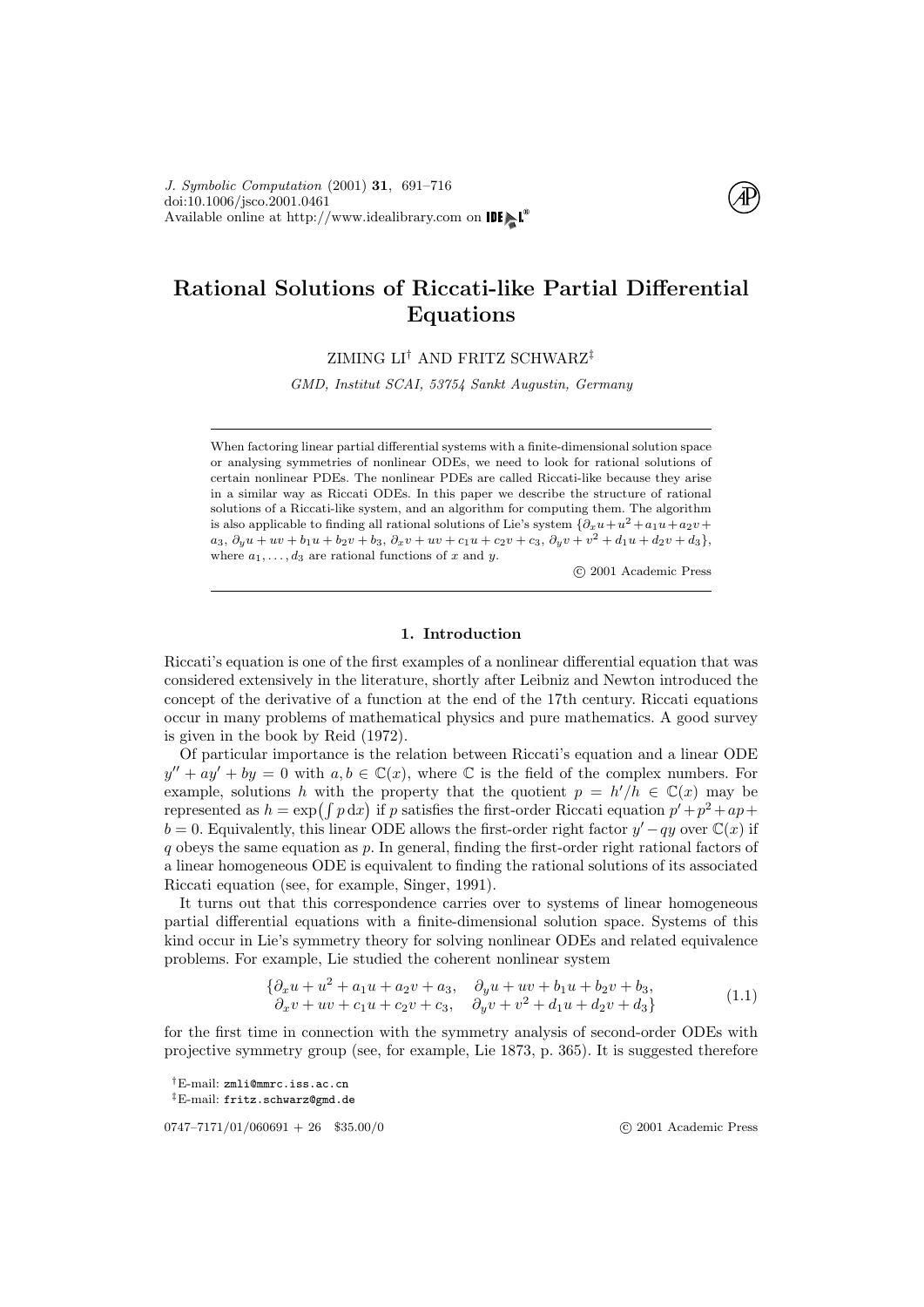to call([1.1\)](#page-0-0) Lie's system. We will show that Lie's system may be transformed to the Riccati-like system  $\mathcal{R}_3^{(2)}$  given in Example [3.1](#page-6-0).

Let  $\mathbb Q$  be the field of the rational numbers and  $\bar{\mathbb Q}$  the algebraic closure of  $\mathbb Q$ . This paper solves the following problem. Given a set  $\mathcal L$  of linear homogeneous PDEs in one unknown function  $z(x, y)$  whose coefficients are in  $\mathbb{Q}(x, y)$  and whose solution space is of finite dimension, find a solution of  $\mathcal L$  in the form  $\exp(\int u dx + v dy)$ , where u and v are in  $\overline{Q}(x, y)$  with  $\partial_y u = \partial_x v$ . In other words, we want to find a linear differential ideal over  $\mathbb{Q}(x, y)$  with one-dimensional solution space containing L. As shown in Section [3](#page-6-1), this problem is equivalent to finding a rational solution of the Riccati-like system associated with  $\mathcal{L}$ . We describe an algorithm for computing all rational solutions of an associated Riccati-like system. The algorithm is being implemented in the ALLTYPES system [\(Schwarz,](#page-25-2) [1998b\)](#page-25-2), and applicable to finding rational solutions of Lie's system and hyperexponential solutions of linear homogeneous PDEs with finite-dimensional solution space in several unknowns.

The paper is organized as follows. Section [2](#page-1-0) contains necessary preliminaries. Section [3](#page-6-1) presents the structure of rational solutions of a Riccati-like system. Section [4](#page-8-0) modifies an algorithm for computing rational solutions of Riccati ODEs for our purpose. Section [5](#page-11-0) presents an algorithm for computing rational solutions of a Riccati-like system. Applications are given in Section [6.](#page-19-0)

## 2. Preliminaries

<span id="page-1-0"></span>Throughout the paper, let C be an algebraically closed constant field of characteristic 0, K the field of rational functions  $\mathbf{C}(x, y)$ , and  $\partial_x$ ,  $\partial_y$  the usual partial differential operators acting on K. Let  $\Omega^*$  be a universal differential field of K. The constant field of  $\Omega^*$  is denoted by  $\mathbb{C}^*$ . Remark that the introduction of the universal field of  $\Omega^*$  is to avoid the logical difficulties involved in the incessant extensions of differential and constant fields. It brings no consequence to the algorithms developed henceforth. An element a of  $\Omega^*$  is called an x-constant (resp. y-constant) if  $\partial_x a = 0$  (resp.  $\partial_y a = 0$ ). An x-derivative (resp. y-derivative) of a means  $\partial_x^k a$  (resp.  $\partial_y^k a$ ) for some non-negative integer k. By a system we mean a finite subset of some differential polynomial ring over K. Basic notions related to differential polynomials are used such as: rankings, leaders, autoreduced sets, differential remainders, and characteristic sets for differential ideals. For their definitions, the reader is referred to [Ritt](#page-25-3) ([1950\)](#page-25-3), [Rosenfeld](#page-25-4) [\(1959](#page-25-4)), and [Kolchin](#page-25-5) ([1973\)](#page-25-5). The differential ideal generated by a subset  $P$  of some differential polynomial ring is denoted by  $[\mathcal{P}].$ 

This section is organized as follows. Section [2.1](#page-1-1) describes the elimination property of linear differential ideals with finite linear dimension. Section [2.2](#page-2-0) defines the notion of integrable pairs and studies their properties. Section [2.3](#page-4-0) reviews the notion of coherent orthonomic systems. Section [2.4](#page-4-1) describes two methods for finding solutions (in  $\overline{\mathbb{Q}}(t)$ ) of a zero-dimensional algebraic system over  $\bar{\mathbb{Q}}(t)$ .

### 2.1. linear systems with finite linear dimension

<span id="page-1-1"></span>Let  $z$  be a differential indeterminate over  $\bf{K}$  and fix an orderly ranking on the differential polynomial ring  $\mathbf{K}\{z\}$ . We denote by L the K-linear space consisting of all linear homogeneous polynomials in  $K\{z\}$ .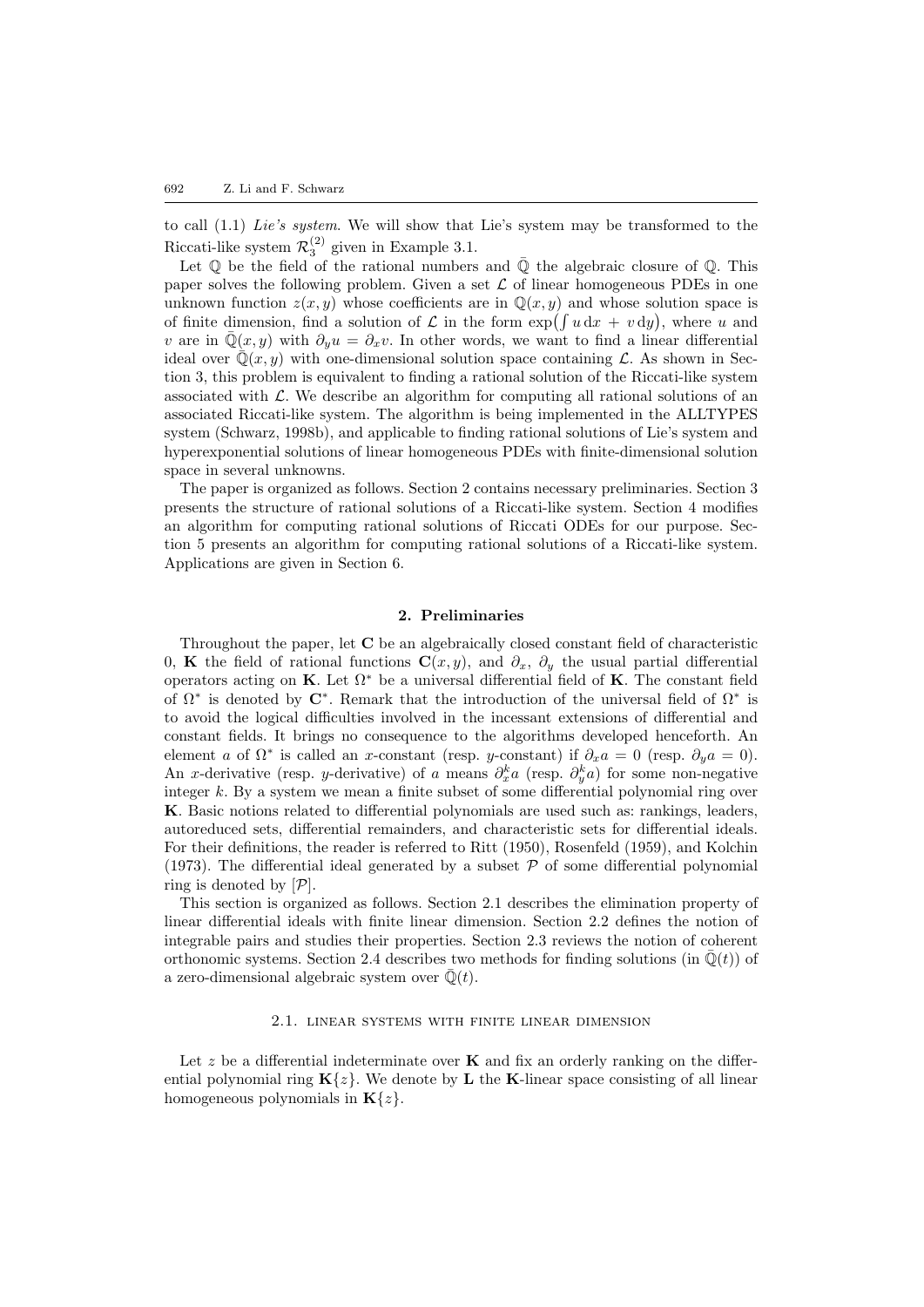Given a linear system  $\mathcal{L} \subset \mathbf{L}$ , the linear dimension of  $[\mathcal{L}]$  in  $\mathbf{K}\{z\}$  is the codimension of  $\mathbf{L} \cap [\mathcal{L}]$  in  $\mathbf{L}$  ([Kolchin](#page-25-5), [1973](#page-25-5), p. 151). The solution space of  $\mathcal{L}$  is a  $\mathbf{C}^*$ -vector space. Its dimension is equal to the linear dimension of  $[\mathcal{L}]$  if either dimension is finite [\(Kolchin,](#page-25-5) [1973,](#page-25-5) p. 152). To check if the linear dimension of  $[\mathcal{L}]$  is finite, we compute a coherent autoreduced set A [Rosenfeld](#page-25-4) [\(1959](#page-25-4)) such that  $[\mathcal{L}] = [\mathcal{A}]$ . This computation can be done by various methods such as: Janet bases [Janet](#page-25-6) ([1920\)](#page-25-6) and [Schwarz](#page-25-7) ([1998a](#page-25-7)), the characteristic set method [Wu](#page-25-8)  $(1989)$  $(1989)$ , [Li and Wang](#page-25-9)  $(1999)$  $(1999)$  and Gröbner bases for differential operators [Kandri-Rody and Weispfenning](#page-25-10) [\(1990](#page-25-10)). The linear dimension of  $[\mathcal{L}]$  is finite if and only if an x-derivative and a y-derivative of z appear as leaders of some elements of  $A$ .

We denote by  $L_x$  (resp.  $L_y$ ) the subset of L consisting of differential polynomials involving only x-derivatives (resp. y-derivatives) of z. The following elimination property is well known.

<span id="page-2-1"></span>LEMMA 2.1. Let  $\mathcal L$  be a finite subset of **L**. If  $[\mathcal L]$  is of finite linear dimension, then there is an algorithm for computing two nonzero elements  $[\mathcal{L}] \cap \mathbf{L}_x$  and  $[\mathcal{L}] \cap \mathbf{L}_y$ , respectively.

PROOF. Compute a coherent autoreduced set  $\mathcal{A}$  in  $\mathbf{L}$  w.r.t. an orderly ranking such that  $[\mathcal{L}] = [\mathcal{A}]$ . If  $\mathcal{A}$  is  $\{1\}$ ,  $[\mathcal{L}]$  is trivial. Otherwise, all the differential monomials  $\partial_x^i \partial_y^j z$  that cannot be reduced w.r.t. A, form a finite basis **B** for the **K**-vector space  $V = L/(L \cap [\mathcal{L}])$ . Using  $A$ , we can express any element of **V** as a **K**-linear combination of elements of **B** by the reduction w.r.t.  $A$  and linear algebra. In particular, we can compute the smallest integer n and  $a_0, a_1, \ldots, a_{n-1} \in \mathbf{K}$  such that

$$
L_x = a_0 z + a_1 \partial_x z + \dots + a_{n-1} \partial_x^{n-1} z + \partial_x^n z \in [\mathcal{L}].
$$

Similarly, we can find a nonzero linear differential polynomial in  $[\mathcal{L}] \cap L_y$ .  $\Box$ 

REMARK 2.1. As described in the proof of Lemma [2.1,](#page-2-1)  $L_x$  and  $L_y$  can be computed by a similar method used in Gröbner bases computation (Faugére et al., [1993](#page-25-11)).

#### <span id="page-2-3"></span>2.2. integrable pairs

<span id="page-2-0"></span>To describe the structure of rational solutions in Section [3](#page-6-1), we define a pair of rational functions  $(f, g) \in \mathbf{K} \times \mathbf{K}$  to be *integrable* if  $\partial_y f = \partial_x g$ . For an integrable pair  $(f, g)$ , the expression  $H = \exp\left(\int f \, dx + g \, dy\right)$  denotes a nonzero solution (in  $\Omega^*$ ) of the system  ${\partial_x Z - fZ, \partial_y Z - gZ}$  when the value of the multiplicative constant is irrelevant to our discussion. Two integrable pairs  $(f, g)$  and  $(p, q)$  are said to be *equivalent*, denoted by "∼", if there exists a nonzero h in **K** such that  $f - p = \partial_x h/h$  and  $g - q = \partial_y h/h$ .

LEMMA 2.2. Let  $(f, g)$  and  $(p, q)$  be two integrable pairs. Then  $(f, g) \sim (p, q)$  if and only if the ratio of  $A = \exp\left(\int f \, dx + g \, dy\right)$  and  $B = \exp\left(\int p \, dx + q \, dy\right)$  is the product of a nonzero element of  $\mathbf{C}^*$  and an element of  $\mathbf{K}$ .

PROOF. From  $\partial_x A = fA$ ,  $\partial_y A = gA$ ,  $\partial_x B = pB$ , and  $\partial_y B = qB$ , it follows that

<span id="page-2-2"></span>
$$
\frac{\partial_x \left(\frac{A}{B}\right)}{\frac{A}{B}} = f - p \quad \text{and} \quad \frac{\partial_y \left(\frac{A}{B}\right)}{\frac{A}{B}} = g - q. \tag{2.2}
$$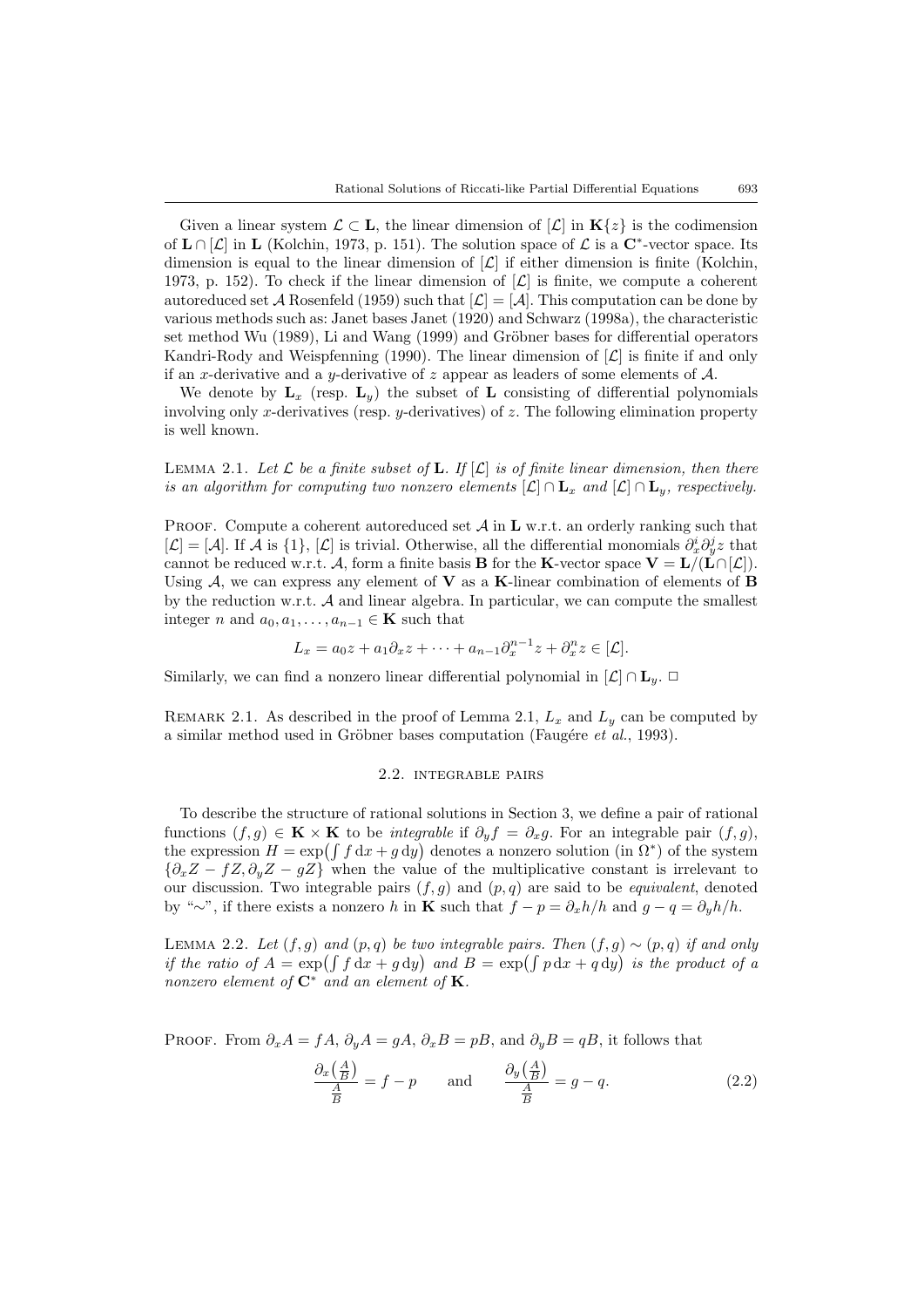If $A/B = ch$  for some  $c \in \mathbb{C}^*$  and  $h \in \mathbb{K}$ , then  $(2.2)$  $(2.2)$  implies

<span id="page-3-0"></span>
$$
f - p = \frac{\partial_x h}{h} \quad \text{and} \quad g - q = \frac{\partial_y h}{h}, \tag{2.3}
$$

sothat  $(f, g) \sim (p, q)$ . Conversely, if ([2.3\)](#page-3-0) holds for some  $h \in \mathbf{K}$ , then [\(2.2\)](#page-2-2) and (2.3) imply that the ratio of  $A/B$  and h is a constant in  $\mathbb{C}^*$ .  $\Box$ 

By Lemma [2.2,](#page-2-3)  $\sim$  is an equivalence relation on the set of integrable pairs.

An element a in  $\Omega^*$  is said to be a *hyperexponential* if  $\partial_x a/a$  and  $\partial_y a/a$  belong to **K**. If a is a hyperexponential,  $(\partial_x a/a, \partial_y a/a)$  is an integrable pair. Conversely, for an integrable pair  $(f, g)$ , we may construct a hyperexponential  $\exp\left(\int f\,dx + g\,dy\right)$  in  $\Omega^*$ . For an integrable pair  $(f, g)$ , define  $E^{(f,g)}$  to be the C<sup>\*</sup>-linear space generated by

<span id="page-3-3"></span>
$$
\bigg\{h\exp\bigg(\int f\,\mathrm{d} x+g\,\mathrm{d} y\bigg)\big|\,h\in\mathbf{K}\bigg\}.
$$

The following lemma is used to group rational solutions of a Riccati-like system.

LEMMA 2.3. If  $(f_1, g_1)$ ,  $(f_2, g_2)$ , ...,  $(f_n, g_n)$  are mutually inequivalent integrable pairs, the sum of  $\mathbf{C}^*$ -linear spaces  $E^{(f_1,g_1)}, E^{(f_2,g_2)}, \ldots, E^{(f_n,g_n)}$  is direct.

PROOF. We proceed by induction. For  $n = 2$ , if  $E^{(f_1,g_1)} \cap E^{(f_2,g_2)}$  contains a nonzero element a, then

$$
a = \left(\sum_{i} c_{i1} h_{i1}\right) \exp\left(\int f_1 \, dx + g_1 \, dy\right) = \left(\sum_{j} c_{j2} h_{j2}\right) \exp\left(\int f_2 \, dx + g_2 \, dy\right)
$$

for some  $c_{i1}, c_{j2} \in \mathbb{C}^*$  and  $h_{i1}, h_{j2} \in \mathbb{K}$ . Denote by  $\sum_i c_{i1}h_{i1}$  and  $\sum_j c_{j2}h_{j2}$  by  $H_1$ and  $H_2$ , respectively. We find

<span id="page-3-1"></span>
$$
f_1 - f_2 = \frac{\partial_x \left(\frac{H_1}{H_2}\right)}{\frac{H_1}{H_2}} \quad \text{and} \quad g_1 - g_2 = \frac{\partial_y \left(\frac{H_1}{H_2}\right)}{\frac{H_1}{H_2}},\tag{2.4}
$$

which is equivalent to the algebraic system

$$
\{H_1H_2(f_1 - f_2) = H_2\partial_x H_1 - H_1\partial_x H_2, H_1H_2(g_1 - g_2) = H_2\partial_y H_1 - H_1\partial_y H_2, H_1H_2 \neq 0\}
$$

in  $c_{i1}$ 's and  $c_{i2}$ 's over K. This system then has solutions in C by Lemma [5.1](#page-12-0) of [Kaplansky](#page-25-12) ([1957\)](#page-25-12).Thus, the  $c_{i1}$ 's and  $c_{i2}$ 's can be regarded as elements in C. It follows from ([2.4\)](#page-3-1) that  $(f_1, g_1) \sim (f_2, g_2)$ , a contradiction. The sum of  $E^{(f_1, g_1)}$  and  $E^{(f_2, g_2)}$  is direct.

Assume that the result is proved for lower values of n. If the sum of  $E^{(f_1,g_1)}, E^{(f_2,g_2)}$ , . . . ,  $E^{(f_n,g_n)}$  is not direct, there are nonzero  $z_1 \in E^{(f_1,g_1)}, z_2 \in E^{(f_2,g_2)}, \ldots, z_n \in E^{(f_n,g_n)}$ which are C<sup>∗</sup>-linearly dependent. By a possible rearrangement of indexes, we have

<span id="page-3-2"></span>
$$
z_n = c_1 z_1 + c_2 z_2 + \dots + c_{n-1} z_{n-1}
$$
\n
$$
(2.5)
$$

for some  $c_1, c_2, \ldots, c_{n-1} \in \mathbb{C}^*$ . Since  $z_1, z_2, \ldots, z_{n-1}$  are  $\mathbb{C}^*$ -linearly independent by the induction hypothesis, Theorem 1 in [Kolchin](#page-25-5) ([1973,](#page-25-5) p. 86) implies that there exist derivatives  $\theta_1, \theta_2, \ldots, \theta_{n-1}$  such that  $W = \det(\theta_i z_j)$  is nonzero, where  $1 \leq i \leq n-1$ and  $1 \leq j \leq n-1$ . Since the  $z_i$ 's are hyperexponentials, there exists  $r_{ij} \in \mathbf{K}$  such that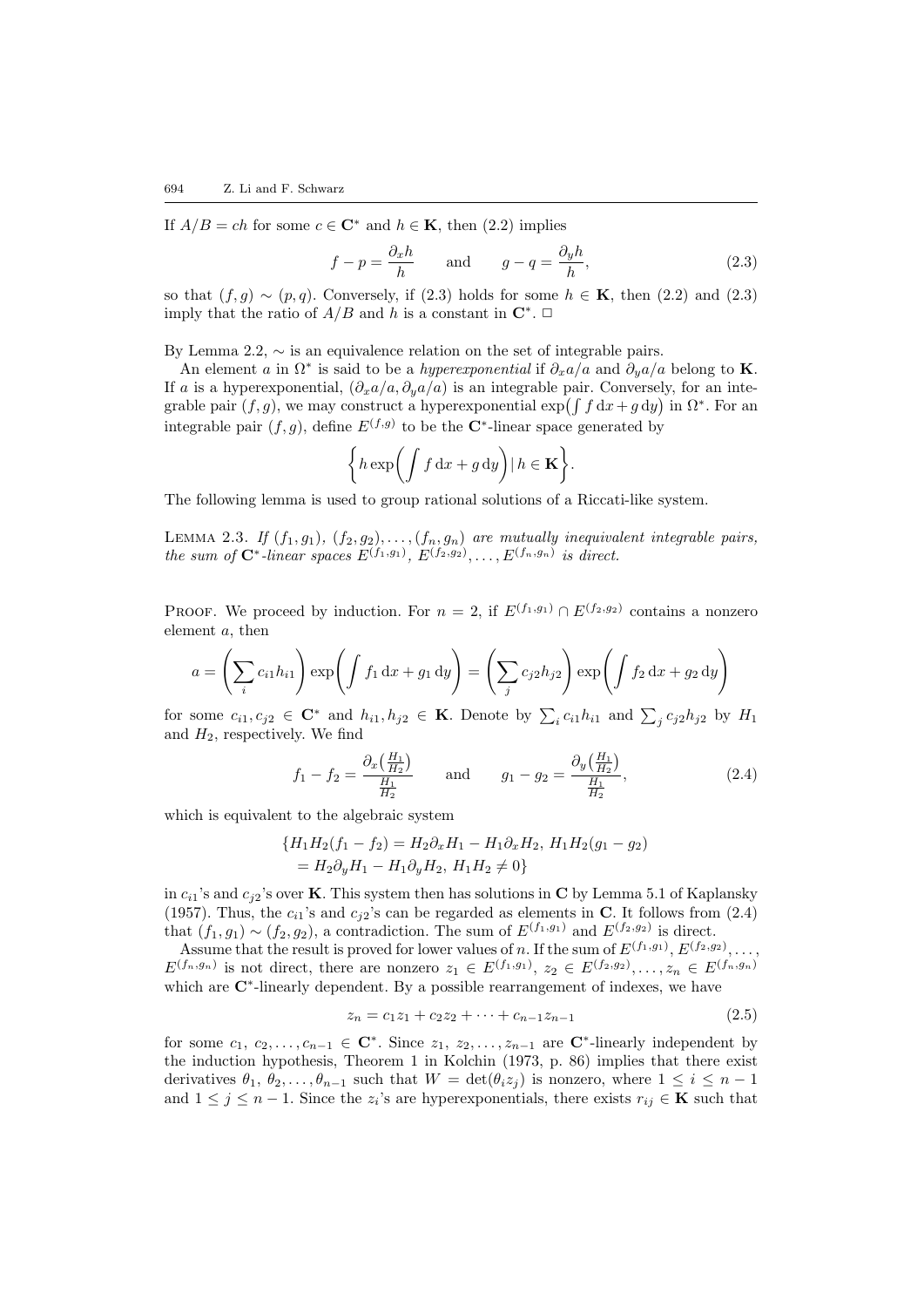$\theta_j z_i = r_{ji} z_i$  $\theta_j z_i = r_{ji} z_i$  $\theta_j z_i = r_{ji} z_i$ , for each i and each j. Applying  $\theta_1, \theta_2, \dots, \theta_{n-1}$  to ([2.5\)](#page-3-2) then yields a linear system

$$
\begin{pmatrix}\nr_{11} & r_{12} & \cdots & r_{1,n-1} \\
r_{21} & r_{22} & \cdots & r_{2,n-1} \\
\vdots & \vdots & \ddots & \vdots \\
r_{n-1,1} & r_{n-1,2} & \cdots & r_{n-1,n-1}\n\end{pmatrix}\n\begin{pmatrix}\nc_{1}z_{1} \\
c_{2}z_{2} \\
\vdots \\
c_{n-1}z_{n-1}\n\end{pmatrix}\n=\n\begin{pmatrix}\nr_{1n}z_{n} \\
r_{2n}z_{n} \\
\vdots \\
r_{n,n-1}z_{n}\n\end{pmatrix}
$$

whose coefficient matrix  $(r_{ji})$  is of full rank because  $W \neq 0$ . Solving this system, we get  $c_i z_i = s_i z_n$ , where  $s_i \in \mathbf{K}$ . Since  $c_k \neq 0$  for some k with  $1 \leq k \leq n-1$ , so  $(f_k, g_k) \sim (f_n, g_n)$  by Lemma [2.2,](#page-2-3) a contradiction.  $\Box$ 

### 2.3. coherent orthonomic systems

<span id="page-4-0"></span>Let  $D$  be a differential polynomial ring with a preselected ranking. A system  $\mathcal P$  in  $D$  is orthonomic if it is an autoreduced set and any element of  $P$  is linear w.r.t. its leader and monic. A linear autoreduced set can be considered as an orthonomic system. System([1.1\)](#page-0-0) is orthonomic w.r.t. any orderly ranking on  $u$  and  $v$ . Systems studied in this paper are always orthonomic.

Let P be an orthonomic system in D. We recall the notions of  $\Delta$ -polynomials and coherence in [Rosenfeld](#page-25-4) ([1959\)](#page-25-4) for  $P$ . Note that these two notions are originally defined for autoreduced sets and the name " $\Delta$ -polynomial" is due to [Boulier](#page-25-13) *et al.* ([1995\)](#page-25-13). Let  $P_1$ and  $P_2$  belong to  $P$  with the respective leaders  $\theta_1 z$  and  $\theta_2 z$ , where z is a differential indeterminate, and  $\theta_1$ ,  $\theta_2$  are derivatives. Then there exist derivatives  $\phi_1$  and  $\phi_2$  with minimal orders such that  $\phi_1 \theta_1 = \phi_2 \theta_2$ . The  $\Delta$ -polynomial of  $P_1$  and  $P_2$ , denoted by  $\Delta(P_1, P_2)$ , is  $\phi_1 P_1 - \phi_2 P_2$ . Note that  $\Delta(P_1, P_2)$  is well defined provided the leaders of  $P_1$ and  $P_2$  are derivatives of the same indeterminate. The system  $P$  is coherent if, for every such pair  $P_1$ ,  $P_2$  in  $\mathcal{P}, \Delta(P_1, P_2)$  can be written as a **D**-linear combination of derivatives of elements of P, in which each derivative has its leader lower than  $\phi_1 \theta_1 z$ .

To study orthonomic systems, we need to make sure that they cannot be formally reduced to non-orthonomic or trivial ones. Corollary 3 in Chapter I of [Rosenfeld](#page-25-4) ([1959\)](#page-25-4) asserts that an orthonomic system  $P$  is a characteristic set of  $[P]$  if and only if P is coherent. Hence,  $\mathcal P$  cannot be formally reduced any further if it is coherent. By the same corollary, one can easily show

# LEMMA 2.4. An orthonomic system  $P$  is coherent if and only if all  $\Delta$ -polynomials (possibly) formed by elements of  $P$  have zero as their differential remainders w.r.t.  $P$ .

<span id="page-4-1"></span>This lemma enables us to decide algorithmically if an orthonomic system is coherent.

#### <span id="page-4-2"></span>2.4. SOLVING ZERO-DIMENSIONAL SYSTEM IN  $\overline{\mathbb{Q}}(t)$

At a certain point of our algorithm, the following problem has to be considered. Given a zero-dimensional algebraic system S in  $\overline{\mathbb{Q}}(t)[w_1, \ldots, w_n]$  where  $t, w_1, \ldots, w_n$  are algebraic indeterminates, find all solutions of S in  $\overline{\mathbb{Q}}(t)$ . Since the numerical coefficients of an element of  $\mathbb{Q}(t)[w_1, \ldots, w_n]$  are considered as algebraic numbers over a finite extension over Q, the (extended) Euclidean algorithm, gcd-calculation, square-free factorization, andGröbner basis computation can be performed ([Trager](#page-25-14), [1976](#page-25-14)).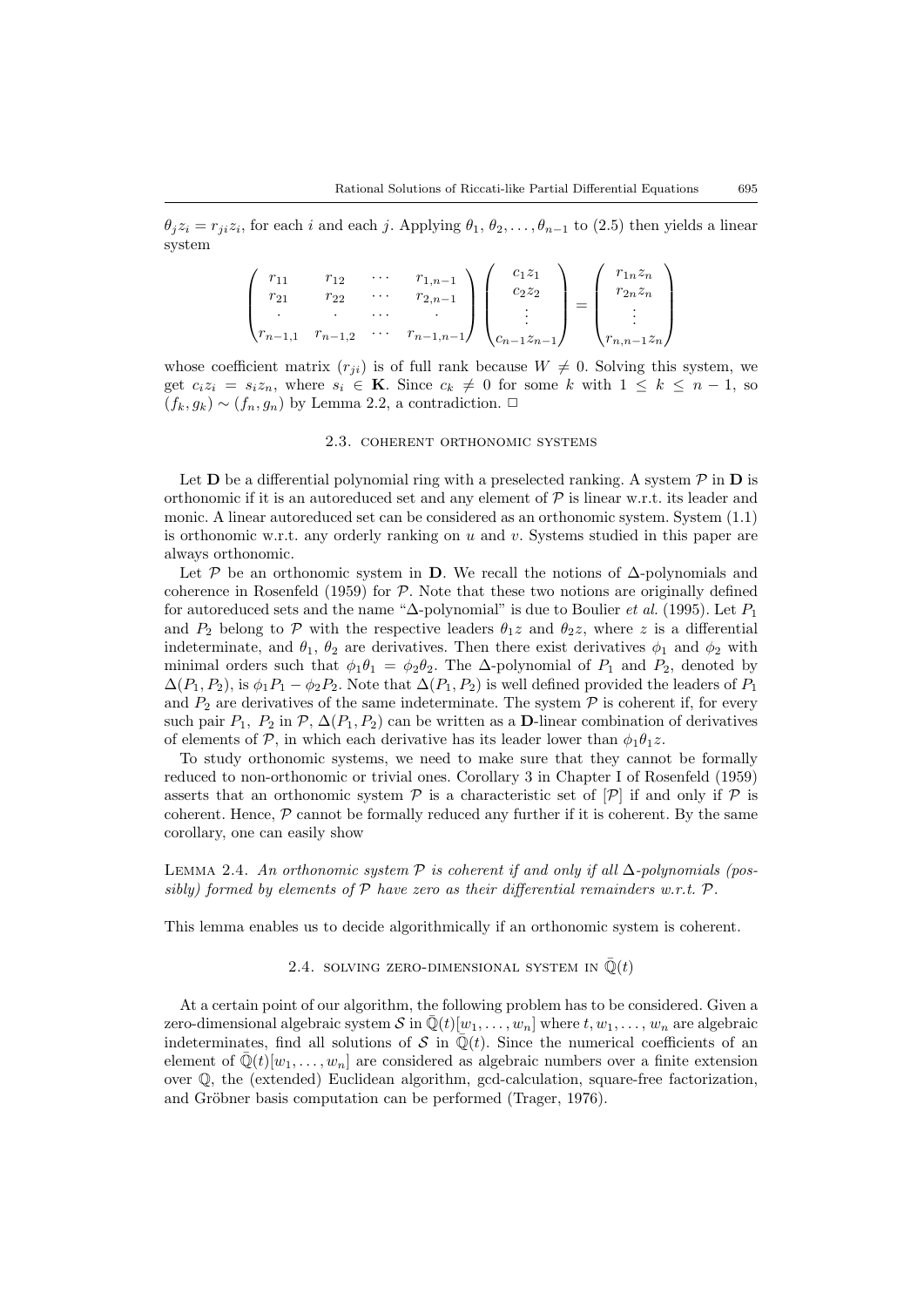Computing the Gröbner basis G for  $(S)$  w.r.t. some elimination ordering, say,  $w_1 < \cdots$  $\langle w_n, w \rangle$  we find a univariate polynomial  $P(w_1)$  in  $(\mathcal{S}) \subset \overline{\mathbb{Q}}(t)[w_1]$ . Hence, the problem is reduced to finding all solutions of  $P(w_1)$  in  $\overline{\mathbb{Q}}(t)$  because the back-substitution of  $\tilde{w}_1$ with  $P(\tilde{w}_1) = 0$  and  $\tilde{w}_1 \in \overline{\mathbb{Q}}(t)$  into G never extends the coefficient field  $\overline{\mathbb{Q}}(t)$ . There are at least two ways to find the solutions of  $P(w_1)$  in  $\overline{\mathbb{Q}}(t)$ . One is to factor  $P(w_1)$  over  $\overline{\mathbb{Q}}(t)$ and consider the linear factors. The methods for absolute factorization are presented by [Kaltofen](#page-25-15) [\(1985a](#page-25-15)[,b\)](#page-25-16), [Bajaj](#page-25-17) et al. ([1993\)](#page-25-17) and other researchers, see also [Winkler](#page-25-18) ([1996,](#page-25-18) Section 5.5) and references therein. The other way is a naive undetermined coefficient method described below.

Assume that  $w_1 = f(t)/g(t)$  is a solution of  $P(w_1) = 0$ , where  $f, g \in \overline{\mathbb{Q}}[t]$  and  $gcd(f,g) = 1$ . Substituting  $f/g$  for  $w_1$  in  $P(w_1)$ , we derive that f and g divide the trailing and leading coefficients of  $P$ , respectively. Assume that  $d$  and  $e$  are the respective degrees of the trailing and leading coefficients in  $t$ . Then we make the following ansatz:

<span id="page-5-0"></span>
$$
r_m = \frac{f_d t^d + f_{d-1} t^{d-1} + \dots + f_0}{t^m + g_{m-1} t^{m-1} + \dots + g_0},\tag{2.6}
$$

where  $0 \leq m \leq e$ . For  $m = 0, 1, \ldots, e$ , (in this order), forcing  $P(t, r_m) = 0$  yields an algebraic system  $S_m$  contained in  $\mathbb{Q}[f_0, \ldots, f_d, g_0, \ldots, g_{m-1}]$ . Assume that  $S_m$  is the first system which has a solution. Then  $S_m$  is zero-dimensional, because  $P(w_1)$  has finitely many monic linear factors, and g is monic with minimal degree. Each solution of  $\mathcal{S}_m$ corresponds to a monic linear factor of  $P(w_1)$ . Applying this method repeatedly, we find all linear factors of  $P(w_1)$ .

Example 2.2. Find the linear factors of

$$
P = (1 + 2t2 + t4)w14 + (t + 2t3 + t5 - 2t2)w12 - 2t3 \text{ over } \bar{Q}(t).
$$

Method 1. Use the Maple function AFactor to get

$$
P = (w_1^2 + t)(w_1 + w_1t^2 - \alpha t)(w_1 + w_1t^2 + \alpha t) \quad \text{where} \quad \alpha^2 - 2 = 0.
$$

Method 2. According to [\(2.6](#page-5-0)), set

$$
r_m = \frac{f_3 t^3 + f_2 t^2 + f_1 t + f_0}{t^m + g_{m-1} t^{m-1} + \cdots g_0}
$$

for  $m = 0, \ldots, 4$ .  $P(r_0) = 0$  and  $P(r_1) = 0$  lead to inconsistent systems, while  $P(r_2) = 0$ gives rise to a system with solutions  $f_3 = f_2 = f_0 = 0$ ,  $f_2 = \pm \sqrt{2}$ ,  $g_1 = 0$ ,  $g_0 = 1$ . gives rise to a system with solutions  $f_3 = f_2 = f_0 = 0$ ,<br>Therefore,  $P(w_1)$  has linear factors  $(w_1 - \frac{\sqrt{2}t}{t^2+1})$  and  $(w_1 +$  $j_2 = \pm \sqrt{2}, \ y_1 = 0, \ y_0 = 1.$ <br> $\frac{\sqrt{2}t}{t^2+1}$ . Dividing out these two factors from P yields a polynomial which has no solutions in  $\overline{\mathbb{Q}}(t)$  by the same method. Thus, the set of solutions of P in  $\overline{\mathbb{Q}}(t)$  is  $\{\frac{\sqrt{2}t}{t^2+1}, -\frac{\sqrt{2}t}{t^2+1}\}$ .

It would be interesting to find a more efficient way to compute linear factors of  $P(w_1)$ over  $\overline{\mathbb{Q}}(t)$ . But discussions along this direction are beyond the scope of this paper.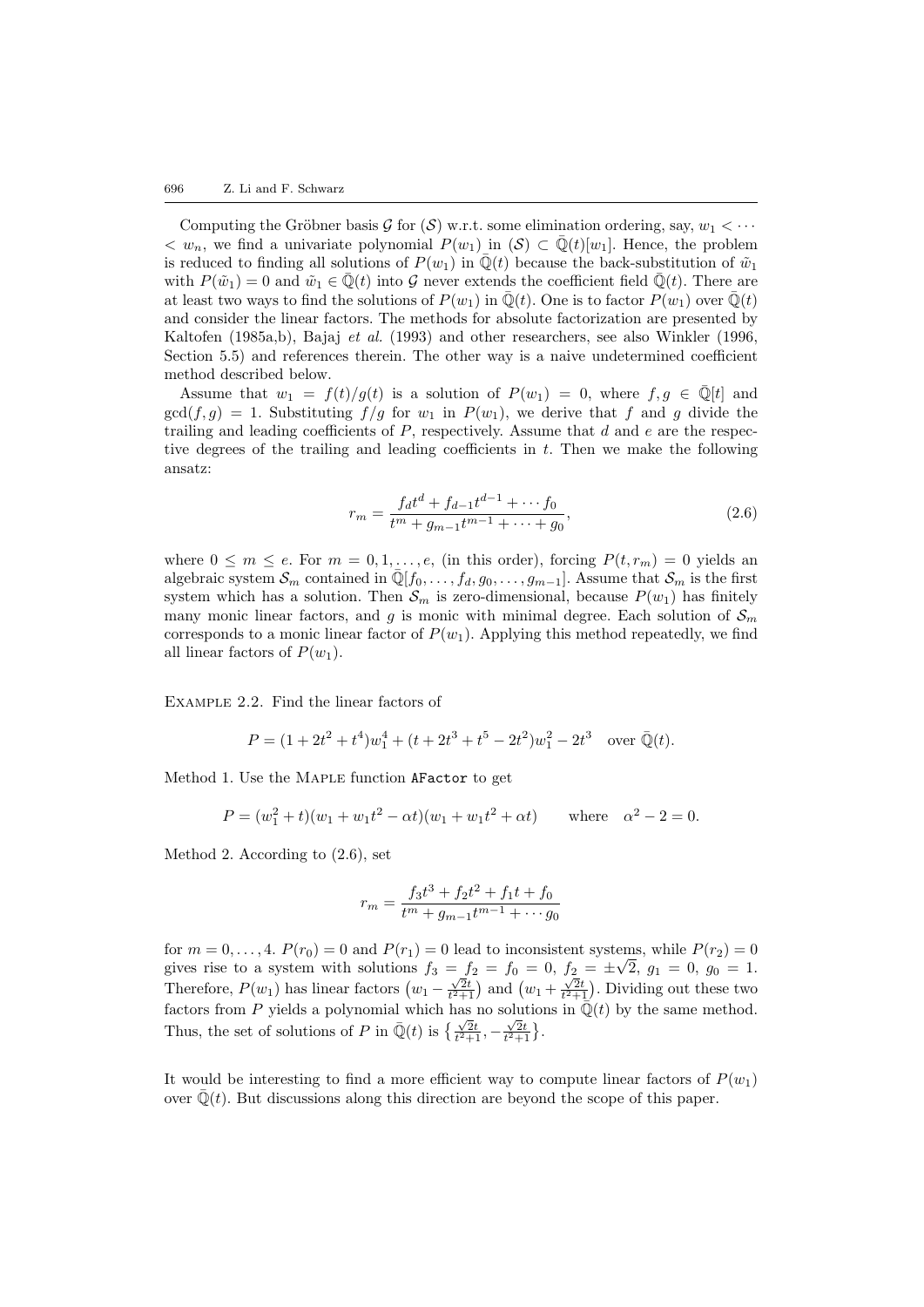#### 3. Associated Riccati-like Systems and Their Rational Solutions

<span id="page-6-1"></span>Given a linear differential system  $\mathcal{L} \subset \mathbf{L}$  with finite linear dimension, we want to compute its hyperexponential solutions. The substitution

<span id="page-6-2"></span><span id="page-6-0"></span>
$$
z \leftarrow \exp\left(\int u \, dx + v \, dy\right) \quad \text{where} \quad \partial_y u = \partial_x v \tag{3.7}
$$

transforms L to a nonlinear system in K{u, v}. The union of this system and  $\{\partial_u u - \partial_x v\}$ is called the Riccati-like system associated with  $\mathcal{L}$ , or, simply, an associated Riccati-like system. Conversely, the substitution  $u \leftarrow \partial_x z/z$ ,  $v \leftarrow \partial_y z/z$  transforms an associated Riccati-like system in  $\mathbf{K}\{u, v\}$  to a system in L. As in the ordinary case, computing hyperexponential solutions of  $\mathcal L$  is equivalent to computing rational solutions of its associated Riccati-like system.

EXAMPLE 3.1. Let  $\mathcal{L}_2 = \{\partial_x^2 z + a_1 \partial_x z + a_2 z, \ \partial_y z + b_1 \partial_x z + b_2 z\}$  be coherent. Then the linear dimension of L is 2. The Riccati-like system  $\mathcal{R}_2$  associated with L is  $\{\partial_x u + u^2 +$  $a_1u + a_2$ ,  $v + b_1u + b_2$ ,  $\partial_yu - \partial_xv$ . Coherent linear systems with dimension 3 may be either  $\mathcal{L}_3^{(1)}$  equal to  $\{\partial_x^3 z + a_1 \partial_x^2 z + a_2 \partial_x z + a_3 z, \ \partial_y z + b_1 \partial_x^2 z + b_2 \partial_x z + b_3 z\}$ , or  $\mathcal{L}_3^{(2)}$ equal to

$$
\{\partial_x^2 z + a_1 \partial_x z + a_2 \partial_y z + a_3 z, \ \partial_y \partial_x z + b_1 \partial_x z + b_2 \partial_y z + b_3 z, \ \partial_y^2 z + c_1 \partial_x z + c_2 \partial_y z + c_3 z\}.
$$

Their respective associated Riccati-like systems are  $\mathcal{R}_3^{(1)}$  equal to

$$
\{\partial_x^2 u + 3u\partial_x u + u^3 + a_1(\partial_x u + u^2) + a_2u + a_3, v + b_1(\partial_x u + u^2) + b_2u + b_3, \ \partial_y u - \partial_x v\}
$$
  
and  $\mathcal{R}_3^{(2)}$  equal to  

$$
\{\partial_x u + u^2 + a_1u + a_2v + a_3, \ \partial_y u + uv + b_1u + b_2v + b_3, \ \partial_y v + v^2 + c_1u + c_2v + c_3, \ \partial_y u - \partial_x v\}.
$$

NOTATION. In the rest of this section, we fix a system  $\mathcal L$  in **L** of finite linear dimension d. The Riccati-like system associated with  $\mathcal L$  is denoted by  $\mathcal R$ . The set of the solutions of  $\mathcal R$ in  $K$  is denoted by  $S$ .

Note that all elements of **S** are integrable pairs, because  $\partial_y u - \partial_x v$  is in R.

To describe rational solutions of Riccati-like systems precisely, we introduce some notation. Let **F** be a subfield of **K**. By an **F**-linearly independent set of  $\mathbf{C}[x, y]$ , we mean a finite subset of  $C[x, y]$  whose elements are **F**-linearly independent. Let a, b be in **K**. Let  $A = \{a_1, \ldots, a_k\}$  and  $B = \{b_1, \ldots, b_l\}$  be  $\mathbb{C}^*(y)$  and  $\mathbb{C}^*(x)$ -independent sets, respectively. We define

$$
X_A^a = \left\{ a + \frac{\partial_x \left( \sum_{i=1}^k c_i a_i \right)}{\sum_{i=1}^k c_i a_i} \mid c_1, \dots, c_k \text{ are } x \text{-constants of } \Omega^* \right\} \bigcap \mathbf{K}
$$

and

$$
Y_B^b = \left\{ b + \frac{\partial_y \left( \sum_{i=1}^l c_i b_i \right)}{\sum_{i=1}^l c_i b_i} \mid c_1, \dots, c_l \text{ are } y \text{-constants of } \Omega^* \right\} \bigcap \mathbf{K}.
$$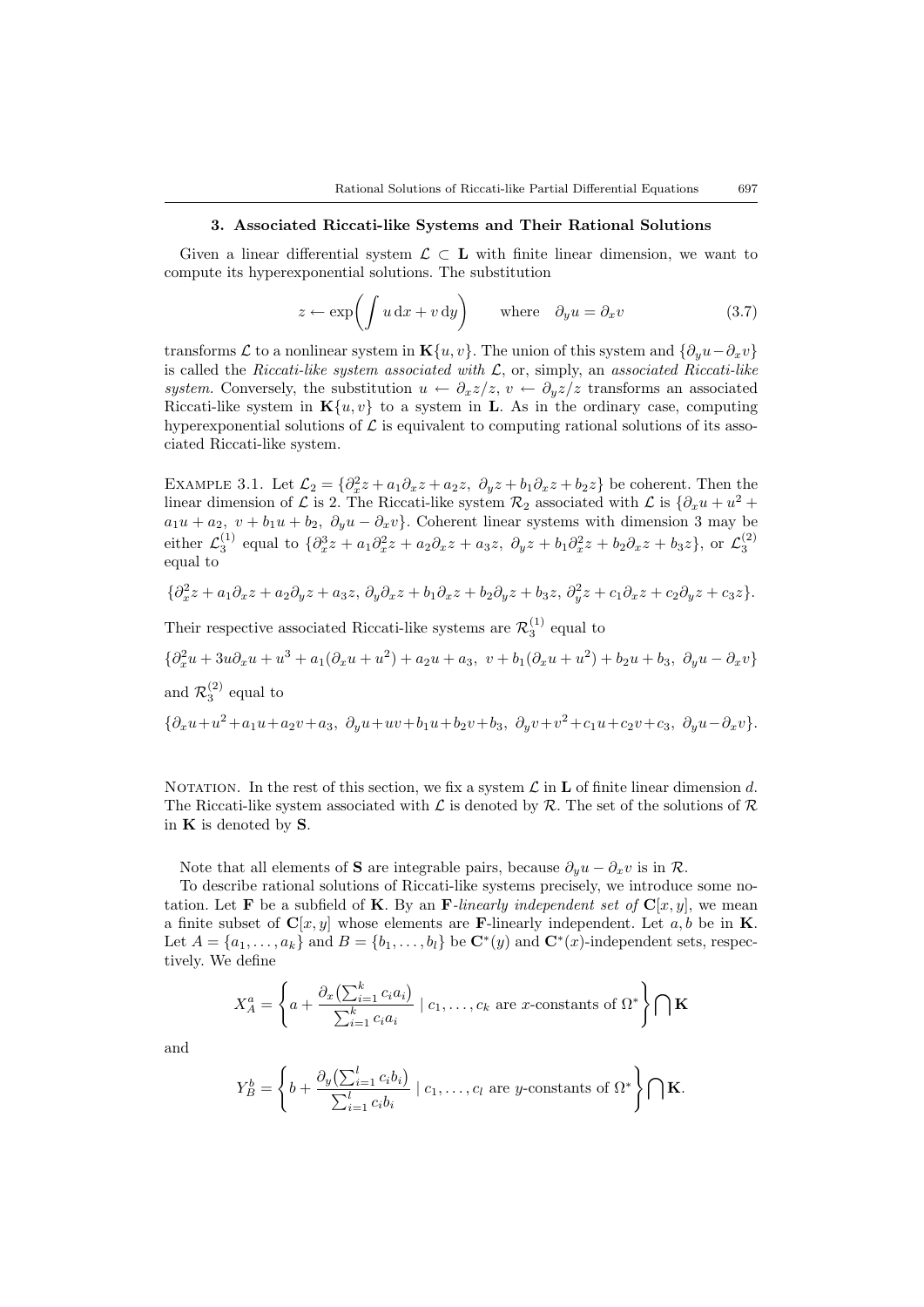If, moreover,  $(a, b)$  is integrable and  $H = \{h_1, \ldots, h_m\}$  is a  $\mathbb{C}^*$ -linearly independent set, we define

$$
S_H^{(a,b)} = \left\{ \left( a + \frac{\partial_x \left( \sum_{i=1}^m c_i h_i \right)}{\sum_{i=1}^m c_i h_i}, b + \frac{\partial_y \left( \sum_{i=1}^m c_i h_i \right)}{\sum_{i=1}^m c_i h_i} \right) \mid c_1, \ldots, c_m \in \mathbf{C}^* \right\} \bigcap (\mathbf{K} \times \mathbf{K}).
$$

The next lemma tells us that the constants appearing in the definition of  $X_A^a$ ,  $Y_B^b$ and  $S_H^{(a,b)}$  can be chosen from some special rings.

LEMMA 3.1. Let  $r_1, r_2, \ldots, r_k$  be  $\mathbf{C}(y)$ -linearly independent elements of  $\mathbf{C}(y)[x]$  and  $c_1$ ,  $c_2, \ldots, c_k$  be x-constants of  $\Omega^*$ , not all zero. If

<span id="page-7-0"></span>
$$
f = \frac{c_1 \partial_x r_1 + c_2 \partial_x r_2 + \dots + c_k \partial_x r_k}{c_1 r_1 + c_2 r_2 + \dots + c_k r_k}
$$

belongs to K, then there exist  $s_1, s_2, \ldots, s_k \in \mathbf{C}[x, y]$  and  $d_1, d_2, \ldots, d_k \in \mathbf{C}[y]$  such that

$$
f = \frac{d_1 \partial_x s_1 + d_2 \partial_x s_2 + \dots + d_k \partial_x s_k}{d_1 s_1 + d_2 s_2 + \dots + d_k s_k}.
$$

PROOF. Assume that  $f = f_1/f_2$ , where  $f_1, f_2 \in \mathbb{C}[x, y]$ . Equating the coefficients of the like powers of x in

$$
(c_1\partial_x r_1 + c_2\partial_x r_2 + \cdots + c_k\partial_x r_k)f_2 = (c_1r_1 + c_2r_2 + \cdots + c_kr_k)f_1,
$$

we find that  $c_1, c_2, \ldots, c_k$  satisfy a linear homogeneous system over  $\mathbf{C}(y)$ . It follows that the linear system has a nontrivial solution in  $\mathbf{C}(y)$ . Hence,  $c_1, c_2, \ldots, c_k$  can be chosen as elements in  $\mathbf{C}(y)$ . Let h be the common denominator of all the  $c_i r_i$ . Since h is in  $\mathbf{C}[y]$ ,

<span id="page-7-1"></span>
$$
f = \frac{h(c_1\partial_x r_1 + c_2\partial_x r_2 + \dots + c_k\partial_x r_k)}{h(c_1r_1 + c_2r_2 + \dots + c_kr_k)} = \frac{d_1\partial_x s_1 + d_2\partial_x s_2 + \dots + d_k\partial_x s_k}{d_1s_1 + d_2s_2 + \dots + d_ks_k}
$$

where  $d_1, d_2, \ldots, d_k \in \mathbf{C}[y]$  and  $s_1, s_2, \ldots, s_k \in \mathbf{C}[x, y]$ .  $\Box$ 

By Lemma [3.1](#page-7-0) the  $c_i$ 's in  $X^a_A$  and  $Y^b_B$  can be chosen as elements in  $\mathbf{C}[y]$  and  $\mathbf{C}[x]$ , respectively. In addition, the  $c_i$ 's in  $S_A^{(a,b)}$  can be chosen as elements in C. The next theorem describes the structure of S.

THEOREM 3.2. There exist mutually inequivalent integrable pairs  $(a_1, b_1), \ldots, (a_m, b_m)$ , and C-linearly independent sets  $H_1, \ldots, H_m$  such that S is the (disjoint) union of  $S_{H_i}^{(a_i,b_i)}$  $H_i^{(a_i, b_i)},$  $i = 1, \ldots, m$ . Moreover,  $\sum_{i=1}^{m} |H_i|$  is no greater than d.

PROOF. Let V be the solution space of  $\mathcal L$  and  $(f_1, g_1), \ldots, (f_m, g_m)$  in S, none of which is equivalent to the other. Then  $E^{(f_1,g_1)} \cap \mathbf{V}, \ldots, E^{(f_m,g_m)} \cap \mathbf{V}$  are all nontrivial, and form a direct sum by Lemma [2.3](#page-3-3). Thus,  $m$  is no greater than  $d$ . We may further assume that there are only m equivalence classes (w.r.t.  $\sim$ ) in S.

Let  $(f, g)$  be one of the  $(f_i, g_i)$ 's and  $T = \exp\left(\int f \, dx + g \, dy\right)$ . Assume that the intersection of V and  $E^{(f,g)}$  is of dimension k over  $\mathbb{C}^*$ . Then there exist  $\mathbb{C}^*$ -linearly independent  $r_1, \ldots, r_k \in \mathbf{K}$  such that  $r_1T, \ldots, r_kT$  form a basis for  $E^{(f,g)} \cap V$ . If  $rT \in E^{(f,g)}$ , for some  $r \in \mathbf{K}$ , then r is a C-linear combination of  $r_1, \ldots, r_k$ , because the constant coefficients of this linear combination are determined by a non-singular linear system over K. It follows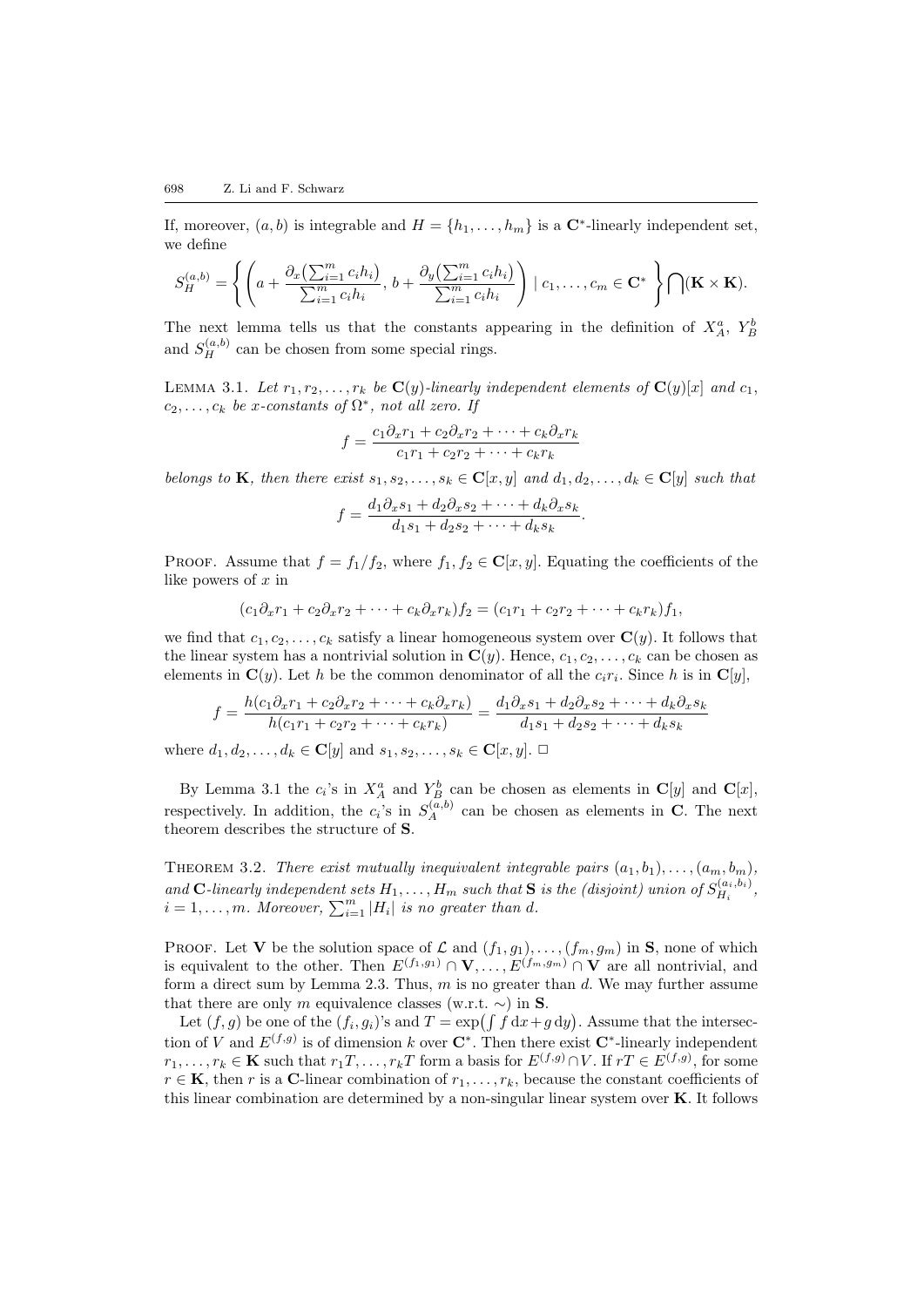that the subset of **S** consisting of integrable pairs equivalent to  $(f, q)$  is equal to

$$
S_{(f,g)} = \left\{ \left( f + \frac{c_1 \partial_x r_1 + \dots + c_k \partial_x r_k}{c_1 r_1 + \dots + c_k r_k}, \ g + \frac{c_1 \partial_y r_1 + \dots + c_k \partial_y r_k}{c_1 r_1 + \dots + c_k r_k} \right) \mid c_1, \dots, c_k \in \mathbf{C} \right\}.
$$

Assume that  $r_j = h_j/h$  where  $h, h_j \in \mathbf{C}[x, y]$ , for  $j = 1, \ldots, k$ . Let  $(a, b)$  be the integrable pair  $(f - \partial_x h/h, g - \partial_y h/h)$  and H the C<sup>\*</sup>-linearly independent set  $\{h_1, \ldots, h_k\}$ . Then  $S_{(f,g)} = S_H^{(a,b)}$ . Since **S** is the (disjoint) union of  $S_{(f_i,g_i)}$ ,  $i = 1,\ldots,m$ , there exist integrable pairs  $(a_i, b_i)$ , with  $(a_i, b_i) \sim (f_i, g_i)$ , and C<sup>\*</sup>-linearly independent sets  $H_i$  such that **S** is the (disjoint) union of  $S_{H_i}^{(a_i,b_i)}$  $H_i^{(a_i,b_i)}, i = 1,\ldots,m.$  Moreover,  $\sum_{i=1}^m |H_i| \leq d$ , because  $\dim_{C^*}(E^{(a_i,b_i)} \cap V) = |H_i|. \ \Box$ 

We call the set  $\{S_{H_i}^{(a_i,b_i)}\}$  $\prod_{H_i}^{(a_i,b_i)}$  |  $i = 1, \ldots, m$ } a representation of **S**.

# 4. Some Special Rational Solutions of Riccati ODEs

<span id="page-8-0"></span>Let **F** be a constant field of characteristic zero, **F** the algebraic closure of **F**,  $\mathbf{F}(t)$ the differential field with derivation operator  $\frac{d}{dt} = t$  and z a differential indeterminate w.r.t.  $\ell$ . Define the sequence of differential polynomials  $(W_i)_{i\geq 0}$  by  $W_0 = 1$ , and  $W_i =$  $W'_{i-1} + zW_{i-1}$ , for  $i \in \mathbb{Z}^+$ . An  $(n-1)$ th order associated Riccati ODE of z is

<span id="page-8-1"></span>
$$
R_{n-1}(z) = A_n W_n + \dots + A_1 W_1 + A_0 W_0 = 0,
$$
\n(4.8)

where $A_n, \ldots, A_1, A_0 \in \mathbf{F}[t]$ . Applying the transformation  $z = \frac{Z'}{Z}$  to ([4.8\)](#page-8-1) yields the equation  $A_n Z^{(n)} + \cdots + A_1 Z' + A_0 Z = 0$  with which [\(4.8](#page-8-1)) is associated. We denote by **T** and $\overline{\mathbf{T}}$  the solutions of ([4.8](#page-8-1)) in  $\mathbf{F}(t)$  and  $\overline{\mathbf{F}}(t)$ , respectively. Algorithms by [Singer](#page-25-1) ([1991\)](#page-25-1) and [Bronstein](#page-25-19) [\(1992a](#page-25-19)) are able to compute  $\overline{T}$ . We present a theorem to describe the structure of T and modify Bronstein's algorithm solve riccati to compute T.

For  $f, g \in \mathbf{F}(t)$ , define that f and g are equivalent if  $f - g = h'/h$  for some  $h \in \mathbf{F}(t)$ . This relation is an equivalence one and denoted by  $\sim_t$ . By a F-linearly independent set we mean a finite subset of  $F[t]$  whose elements are linearly independent over **F**. For  $a \in \mathbf{F}(t)$  and a linearly independent set  $A = \{a_1, \ldots, a_k\}$ , we denote by  $T_A^a$  the set

<span id="page-8-2"></span>
$$
\left\{a + \frac{\sum_{i=1}^{k} c_i a'_i}{\sum_{i=1}^{k} c_i a_i} \mid c_1, \ldots c_k \in \overline{\mathbf{F}}, \text{not all zero}\right\}.
$$

To describe the structure of  $T$ , we need a replacement for Lemma [2.3](#page-3-3) because  $\bf{F}$  is not assumed to be algebraically closed.

LEMMA 4.1. Equation ([4.8](#page-8-1)) has at most n inequivalent rational solutions in  $F(t)$ .

PROOF. We proceed by induction on n. If  $n = 2$ , then  $R_1(z)$  has at most two inequivalent rational solutions  $a_1$  and  $a_2$  because  $\exp(\int a_1 dt)$  and  $\exp(\int a_2 dt)$  are linearly independent over any constant field containing F. Assume that the lemma holds for lower values of n. If  $R_{n-1}(z)$  has  $(n+1)$  inequivalent rational solutions  $a_1, a_2, \ldots, a_{n+1}$ , then

$$
\exp\left(\int a_i - a_1 + \frac{(a_i - a_1)'}{(a_i - a_1)} dt\right), \qquad i = 2, 3, ..., n + 1
$$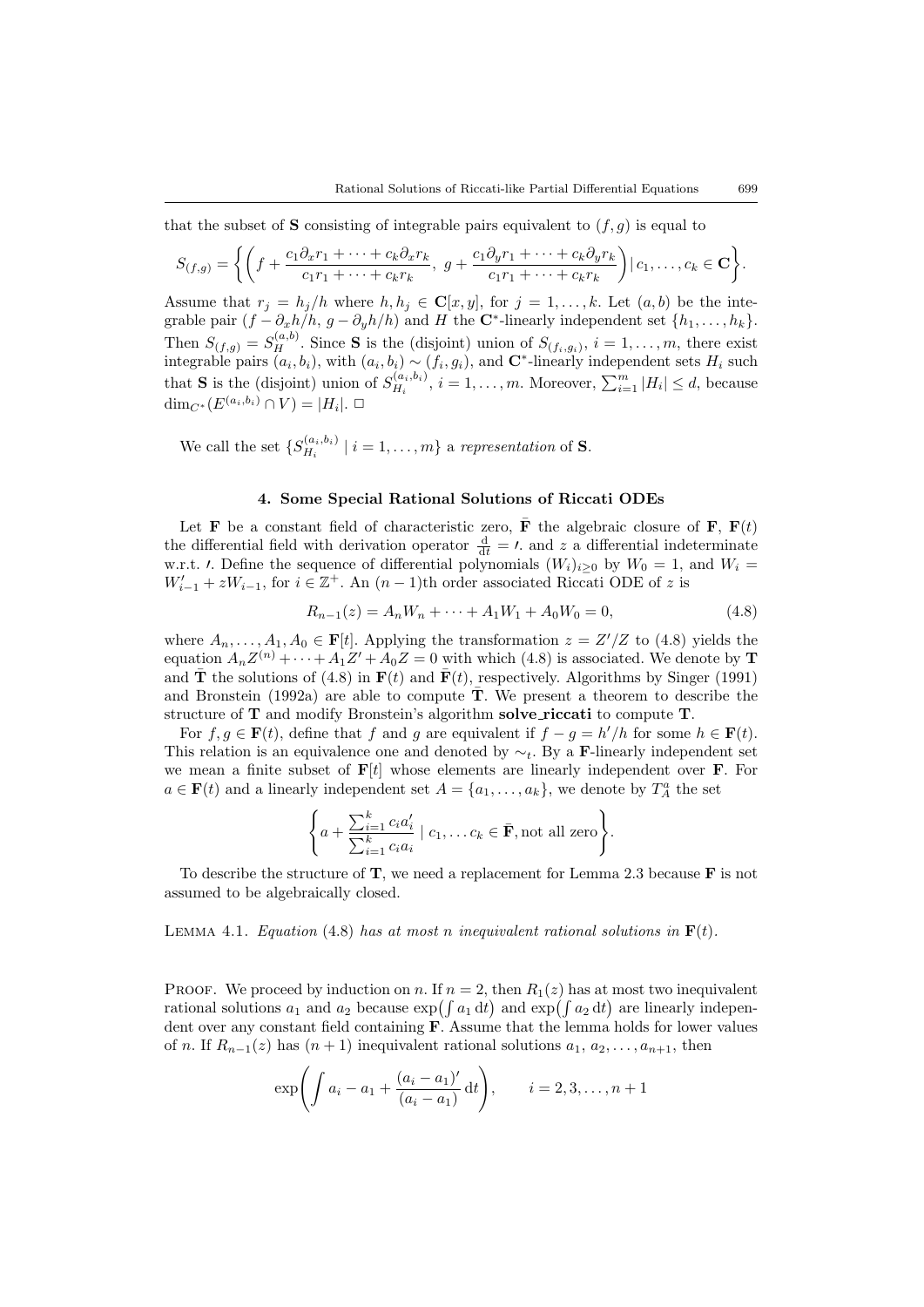are n solutions of a linear homogeneous ODE  $L_{n-1}(Z)$  of order  $(n-1)$  by the transformation trick used in the proof of Lemma 2.4 in [Singer](#page-25-1) [\(1991](#page-25-1)). It follows that

$$
a_i - a_1 + \frac{(a_i - a_1)^i}{(a_i - a_1)}, \qquad i = 2, 3, \dots, n+1
$$

are n inequivalent rational solutions of the Riccati equation associated with  $L_{n-1}(Z)$ , a contradiction to the induction hypothesis.  $\Box$ 

It follows from Lemma [4.1](#page-8-2) and the proof of Theorem [3.2](#page-7-1) that

THEOREM 4.2. There exist mutually inequivalent elements  $a_1, \ldots, a_m$  in  $\mathbf{F}(t)$ , and linearly independent subsets  $A_1, \ldots, A_m$  such that the set of solutions of ([4.8](#page-8-1)) in  $F(t)$  is the disjoint union of  $T_{A_i}^{a_i}$ ,  $i = 1, ..., m$ . Moreover,  $\sum_{i=1}^{m} |A_i|$  is no greater than n.

We call the set  ${T_{A_i}^{a_i} | i = 1, ..., m}$  a representation of **T**.

According to Theorem 8.4 in [Bronstein](#page-25-20) [\(1992b\)](#page-25-20), an element  $\tilde{z} \in \mathbf{T}$  can be written as

<span id="page-9-0"></span>
$$
\tilde{z} = P + \frac{R}{G} + \frac{Q'}{Q} \tag{4.9}
$$

where  $P, R, G, Q \in \mathbf{F}[t], G$  is monic,  $\deg R < \deg G$ ,  $\gcd(R, G) = 1$ , all the roots of G are the roots of  $A_n$ , and  $gcd(A_n, Q) = 1$ . We call P the polynomial part,  $R/G$  the singular part, and  $Q'/Q$  the logarithmic derivative part of  $\tilde{z}$ .

In the rest of this section, let s be an algebraic indeterminate and  $\mathbf{F} = \overline{\mathbb{Q}}(s)$ . Now, we modify the algorithm **solve\_riccati** to compute **T**.

The algorithm solve\_riccati proceeds as follows. First, use algorithms poly\_part and singular part ([Bronstein,](#page-25-19) [1992a](#page-25-19)) to compute a finite subset H of  $F(t)$  such that, for every  $\tilde{z} \in \mathbf{T}$ , the sum of its polynomial and singular parts belongs to **H**. Second, for each  $h \in H$ , determine polynomials Q in  $\mathbf{F}[t]$  such that  $h + Q'/Q \in \mathbf{T}$  by computing all polynomial solutions of the linear homogeneous ODE  $L_h(Q) = R(h + Q'/Q)$ .

The algorithm **poly-part** computes a degree bound  $m$  for the polynomial part  $P$  of any element of  $\overline{T}$ , and compute the coefficient  $p_i$  of powers of  $t^i$ , by solving an univariate polynomial  $U_i$  over  $\bar{\mathbf{F}}$ , for  $i = m, m - 1, \dots, 0$ . Hence, if  $p_i$  does not belong to  $\mathbf{F}$ , neither does P. The coefficients of  $U_i$  are in  $\mathbf{F}(p_m,\ldots,p_{i+1})$ , because  $U_i$  is obtained from the additive change of variables. Consequently, if P belongs to  $F[t]$ , its coefficient  $p_i$  is a root (in F) of  $U_i$  over F. Such roots are computable according to Section [2.4](#page-4-1). These considerations lead to a modification that proceeds in the same way as **poly\_part** but, for  $i = m, m-1, \ldots, 0$ , computes the roots of  $U_i$  in **F**, and constructs  $U_{i-1}$  by the additive change of variables based on these roots when  $i > 0$ . The output of this modification is a finite subset of  $F[t]$  containing all polynomial parts of the elements of **T**.

Let  $C_1^{e_1} \cdots C_q^{e_q}$  be a balanced factorization of  $A_n$ , where  $C_1, \ldots, C_q$  belong to  $\mathbf{F}[t]$  and are coprime. The algorithm **padic part** computes a positive integer  $m_i$  for each i with  $1 \leq i \leq q$  such that the singular part S of any element of  $\overline{T}$  can be written as

$$
\sum_{i=1}^{q} \sum_{j=1}^{m_i} \frac{B_{ij}}{C_i^j}
$$

where  $B_{ij}$  is in  $\bar{\mathbf{F}}[t]$  and of degree less than  $\deg C_i$ , for  $1 \leq i \leq q$  and  $1 \leq j \leq m_i$ . The algorithm then computes the coefficients of each  $B_{ij}$  by finding all solutions of some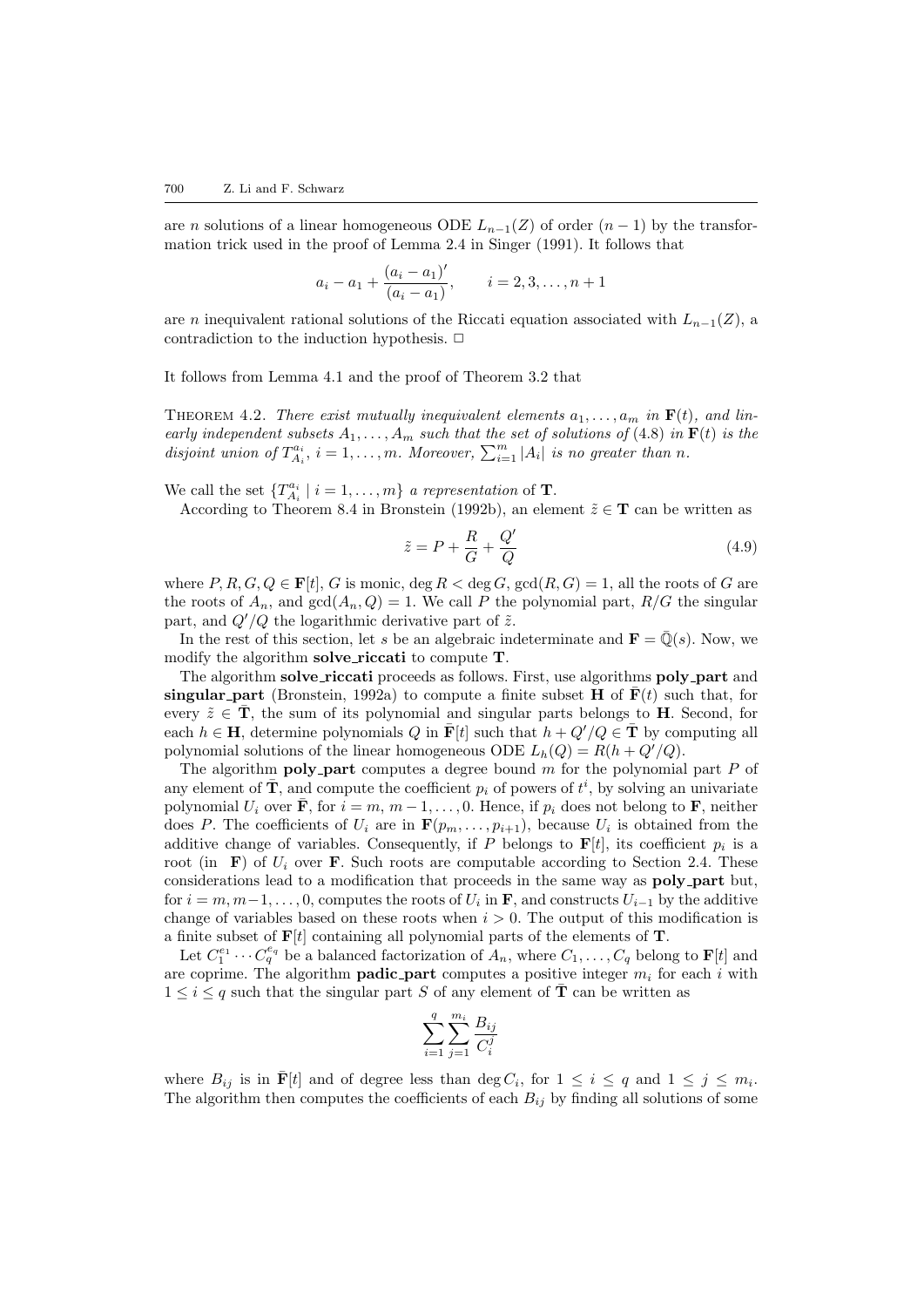zero-dimensional algebraic system  $\mathcal{S}_{ij}$  over  $\bar{\mathbf{F}}$ , for  $j = m_i, m_i - 1, \dots, 1$ . The uniqueness of partial fraction decomposition w.r.t.  $\{C_1, \ldots, C_k\}$  implies that S does not belong to  $\mathbf{F}(t)$  if some  $B_{ij}$  does not belong to  $\mathbf{F}[t]$ . The coefficients of  $\mathcal{S}_{ij}$  are in the extension field of **F** adjoining solutions of the systems  $S_{kl}$ , for  $k \leq i$  and  $l > j$ , because  $S_{ij}$  is also obtained from the additive change of variables. Thus, the coefficients of  $\mathcal{S}_{ij}$  are in **F** when the solutions in  $\bf{F}$  are adjoined. Similar to the modification of **poly\_part**, computing all solutions of  $S_{ij}$  in **F** in the equation-solving step of the algorithm **singular-part** yields a finite subset of  $F(t)$ , which contains all singular parts of the elements of T.

Assume that  $h = P + R/G$  is a candidate in  $F(t)$ . The logarithmic derivative part  $Q'/Q$ is determined by computing polynomial solutions of  $L_h(Q) = 0$ . This computation results in a basis  $\{Q_1, \ldots, Q_k\}$  for the vector space of the polynomial solutions of  $L_h(Q) = 0$ over **F**, where  $Q_1, \ldots, Q_k$  belong to **F**[t] because all coefficients of  $L_h$  belong to **F**[t]. Thus, we obtain a family of solutions of [\(4.8](#page-8-1)):

<span id="page-10-0"></span>
$$
\tilde{z} = P + \frac{R}{G} + \frac{\sum_{i=1}^{k} c_i Q_i'}{\sum_{i=1}^{k} c_i Q_i'},\tag{4.10}
$$

where the  $c_i$ 's are arbitrary elements (not all zero) in  $\overline{F}$ . If  $\tilde{z}$  is in  $F(t)$ , then the  $c_i$ 's can be chosen as elements in  $\bf{F}$  by the similar argument used in the proof of Lemma [3.1.](#page-7-0)

The discussions in the last three paragraphs lead to the following conclusion: the algorithm solve\_riccati computes  $T$  if the algebraic solver used in the algorithm is able to compute all solutions (in  $\bf{F}$ ) of a zero-dimensional algebraic system over  $\bf{F}$ . Such a solver can be constructed by Section [2.4](#page-4-1).

REMARK4.1. A solution  $\tilde{z}$  given in ([4.10\)](#page-10-0) might belong to **T**, although P or  $R/G$  is in  $\bar{\mathbf{F}}(t) \setminus \mathbf{F}(t)$ . This is because the  $c_i$ 's can be chosen arbitrarily in  $\bar{\mathbf{F}}$ . But such  $\tilde{z}$  must be contained the output of the algorithm **solve\_riccati** with the above modifications.

EXAMPLE 4.2. Let  $\mathbf{F} = \mathbb{Q}(s)$ . Compute the set **T** of the Riccati equation  $W_4 + (1 +$  $s)W_2 + s = 0$ . The algorithm **poly-part** computes the degree bound for P to be 0. Hence,

<span id="page-10-1"></span>
$$
P^4 + (s+1)P^2 + s = 0,
$$

which has two solutions  $\pm \sqrt{-1}$  in  $\overline{\mathbb{Q}}(s)$ . Since the coefficients of the Riccati equation are constants w.r.t. t, the singular part of any element of  $\mathbf{T}$  is equal to 0. After computing the constants w.r.t. t, the singular part of any element of T is equal to 0. After computing the logarithmic derivative parts, we find  $\mathbf{T} = \{\sqrt{-1}, -\sqrt{-1}\}$ . The algorithm **solve\_riccati** logarithmic derivative parts, we find  $\mathbf{T} = \{ \sqrt{-1}, -\sqrt{-1} \}$ . The algebra without the modifications yields  $\mathbf{T} = \{ \sqrt{-1}, -\sqrt{-1}, \sqrt{-s}, -\sqrt{-s} \}$ .

The input of the modified algorithm **solve riccati** is the set  $\{A_n, \ldots, A_0\}$  given in [\(4.8\)](#page-8-1). The output consists of a finite number of sets  $T_{B_i}^{b_i}$  whose union is **T**. Now, we modify the output to get a representation of T.

LEMMA 4.3. Let f, g be in  $\mathbf{F}(t)$ . Then  $f \sim_t g$  if and only if the square-free partial decomposition is of the form  $\sum_i (m_i r'_i/r_i)$ , for some square-free  $r_i \in \mathbf{F}[t]$  and nonzero  $m_i \in \mathbb{Z}$ .

PROOF. If  $f \sim_t g$ , there exist  $p, q \in \mathbf{F}[t]$  with  $\gcd(p, q) = 1$  such that  $f - g = (p'/p) (q'/q)$ . Let  $p = p_1 p_2^2 \cdots p_d^d$  and  $q = q_1 q_2^2 \cdots q_e^e$  be the respective square-free decompositions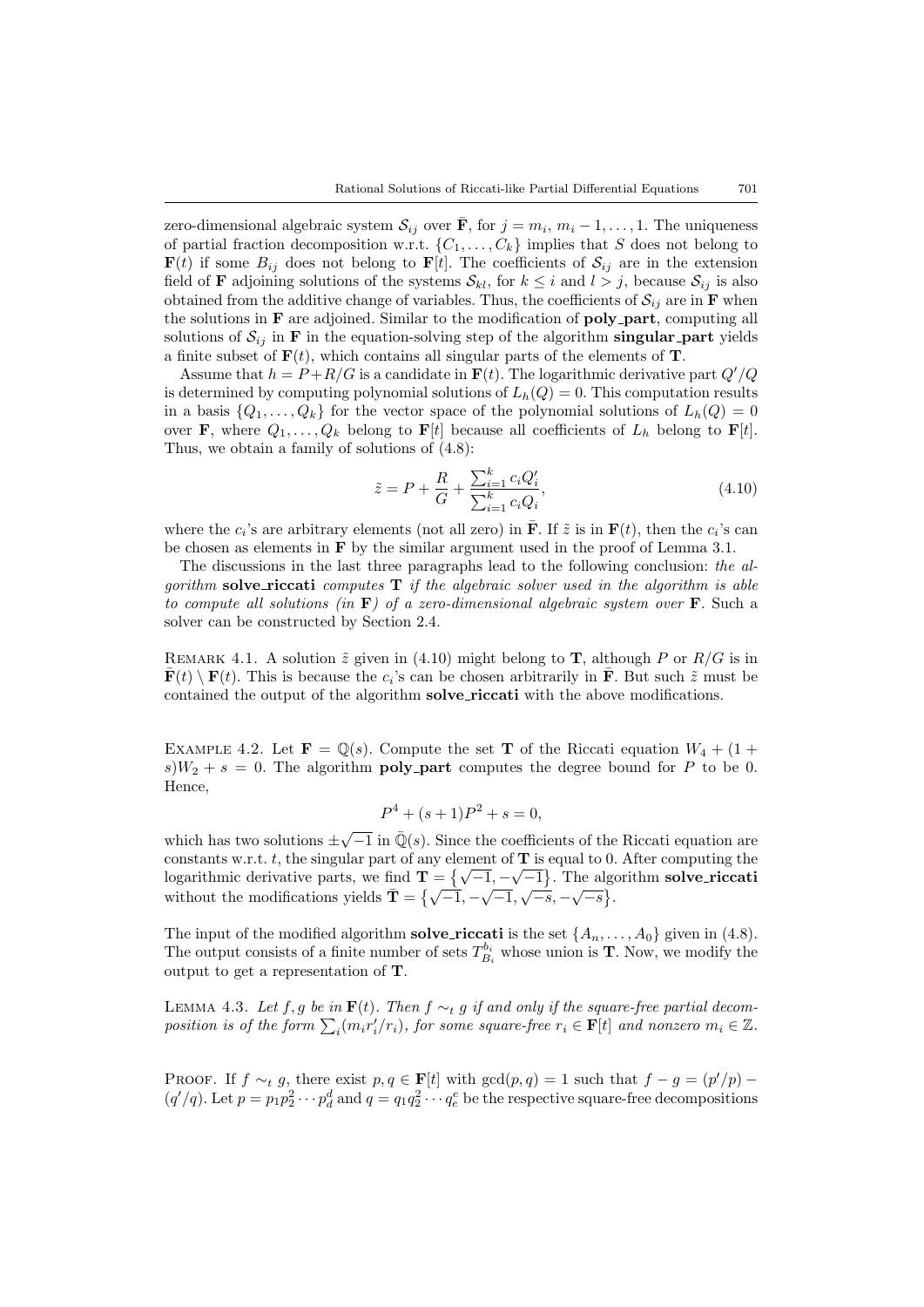of  $p$  and  $q$ . Then

<span id="page-11-1"></span>
$$
f-g=\sum_{i=0}^d\frac{ip_i'}{p_i}-\sum_{j=0}^d\frac{jq_j'}{q_j}.
$$

Conversely, we have  $f - g = \left(\prod_i r_i^{m_i}\right)'/\prod_i r_i^{m_i}$ .  $\Box$ 

If the  $b_i$ 's obtained from the modified algorithm solve riccati are mutually inequivalent, then we are done. Otherwise, the next lemma is applied.

LEMMA 4.4. If  $b_1 \sim_t b_2$ , we can compute  $b \in \mathbf{F}(t)$  and a linearly independent set B such that  $T_{B_1}^{b_1} \cup T_{B_2}^{b_2} \subset T_B^b \subset \mathbf{T}$ .

**PROOF.** Let  $B_i$  be  $\{h_{i1}, \ldots, h_{ik_i}\}\$  for  $i = 1, 2$ . Compute  $g \in \mathbf{F}(t)$  by Lemma [4.3](#page-10-1) such that  $b_1 = b_2 + g'/g$ . Then

$$
T_{B_1}^{b_1} = \left\{ b_2 + \frac{c_{11}(h_{11}g)' + \cdots + c_{1k_1}(h_{1k_1}g)'}{c_{11}(h_{11}g) + \cdots + c_{1k_1}(h_{1k_1}g)} \mid c_{11}, \ldots c_{1k_1} \in \mathbf{F} \right\}.
$$

From the set  $G = \{h_{11}g, \ldots, h_{1k_1}g, h_{21}, \ldots, h_{2k_2}\}\$ , we pick up a maximally linearly independent set

$$
\left\{\frac{h_1}{h},\ldots,\frac{h_k}{h} \mid h,h_1,\ldots,h_k, \in \mathbf{F}[t]\right\}.
$$

Setting  $b = b_2 - h'/h$  and  $B = \{h_1, \ldots, h_k\}$ , we obtain  $T_B^b$ , which contains both  $T_{B_1}^{b_1}$ and  $T_{B_2}^{b_2}$  because each element of G is an **F**-linear combination of some elements of B. Note that, for all  $c_1, \ldots, c_k \in \mathbf{F}$ ,

$$
(c_1h_1 + \dots + c_kh_k)\exp\left(\int b\,dt\right) = \left(c_1\frac{h_1}{h} + \dots + c_k\frac{h_k}{h}\right)\exp\left(\int b_2\,dt\right),
$$

which is contained of  $S_t$ .  $\Box$ 

EXAMPLE 4.3. The Riccati equation  $t^2(z'+z^2) + tz - 1 = 0$  has rational solutions  $1/t$ and  $-1/t+2ct/(1+ct^2)$ , where c is a constant. The set **T** is the union of  $T^{\frac{1}{t}}_{\{1\}}$  and  $T^{\frac{-1}{t}}_{\{1,t^2\}}$ . Since  $(1/t) \sim_t (-1/t)$  by Lemma [4.3](#page-10-1),  $T^{\frac{1}{t}}_{\{1\}}$  is contained in  $T^{\frac{-1}{t}}_{\{1,t^2\}}$  by Lemma [4.4](#page-11-1).

## 5. Computing Rational Solutions of Associated Riccati-like Systems

<span id="page-11-0"></span>In this section, let  $\mathbf{C} = \overline{\mathbb{Q}}$  and consider the following problem. Given a Riccati-like system  $R$  associated with  $\mathcal{L}$ , compute a representation of the set of its rational solutions  $S$ .

Our idea consists of four steps. First, compute two nonzero ODEs  $L_x(z) \in [\mathcal{L}] \cap \mathbf{L}_x$ and  $L_y(z) \in [\mathcal{L}] \cap L_y$  (with lowest order) by Lemma [2.1](#page-2-1). Second, translate  $L_x(z)$  and  $L_y(z)$  to their respective associated Riccati ODEs  $R_x(u)$  and  $R_y(v)$  by [\(3.7\)](#page-6-2), and compute respective representations of the solutions of the Riccati ODEs in  $\bf{K}$  by the modified algorithm solve riccati and Lemma [4.4.](#page-11-1) We denote by  $X$  and  $Y$  the representations of the solutions of  $R_x(u)$  and  $R_y(v)$  in **K**, respectively. Third, from **X** and **Y**, construct a finite number of mutually inequivalent integrable pairs such that an element of S is equivalent to such a pair. Finally, for each pair obtained from the third step, compute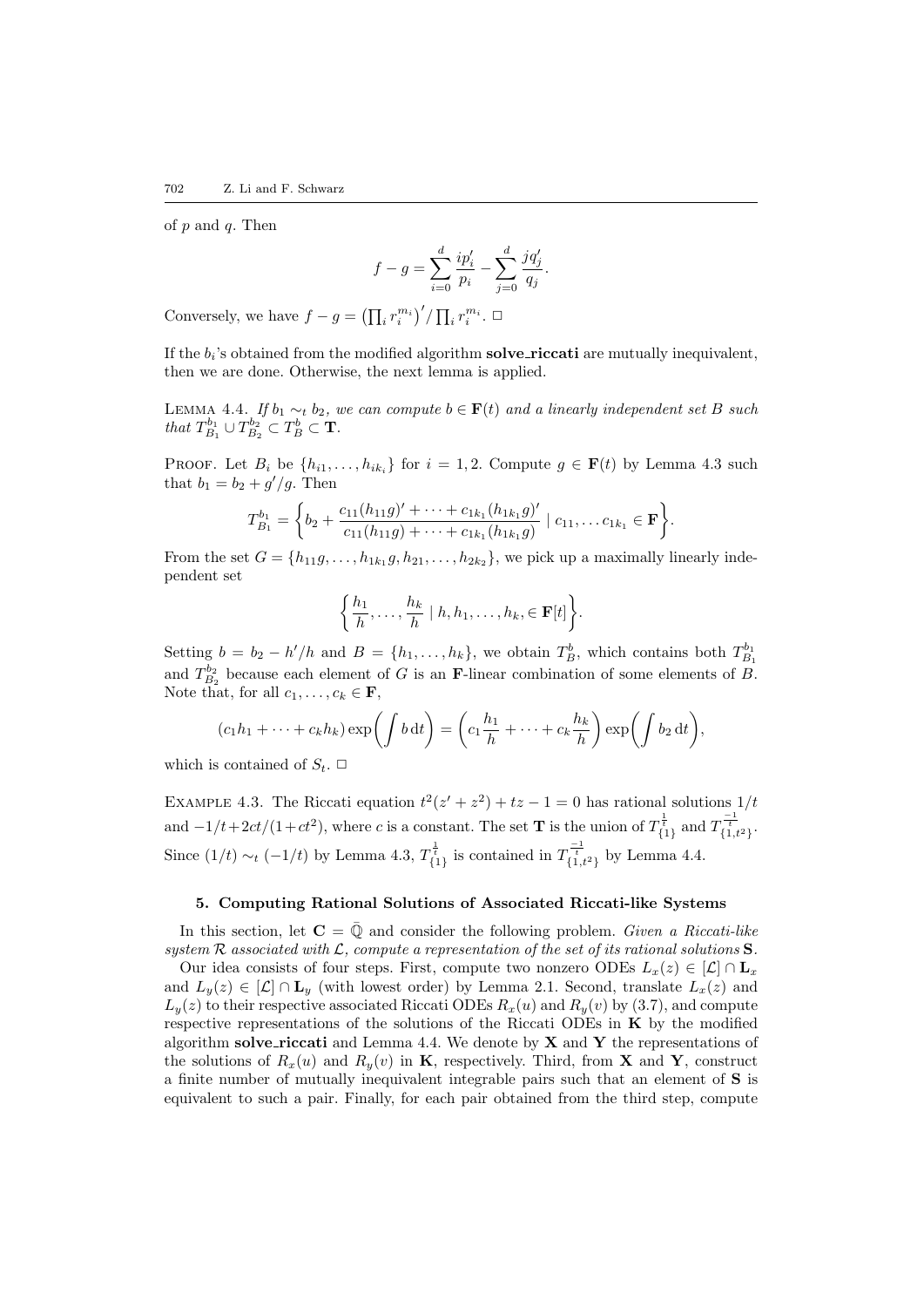elements of S that are equivalent to it. Before describing the last two steps, we remind the reader of a useful identity

<span id="page-12-4"></span>
$$
\partial_y \left( \frac{\partial_x a}{a} \right) = \partial_x \left( \frac{\partial_y a}{a} \right) \qquad \text{for all nonzero } a \in \Omega^*.
$$
 (5.11)

<span id="page-12-0"></span>LEMMA 5.1. If  $(f,g)$  belongs to S, then there exist unique  $X_A^a \in \mathbf{X}$  and  $Y_B^b \in \mathbf{Y}$  such that all rational solutions of R equivalent to  $(f, g)$  are contained in  $X_A^a \times Y_B^{\overline{b}}$ .

PROOF. Since  $(f, g) \in \mathbf{S}$ , f and g are rational solutions of  $R_x(u)$  and  $R_y(v)$ , respectively. There then exist unique  $X_A^a \in \mathbf{X}$  and unique  $Y_B^b \in \mathbf{Y}$  such that  $(f, g)$  is in  $X_A^a \times Y_B^b$ . If  $(p, q)$  is in **S** and equivalent to  $(f, g)$ ,  $p \in X_A^a$  and  $q \in Y_B^b$  by Theorem [4.2](#page-9-0).  $\Box$ 

Lemma [5.1](#page-12-0) reduces our task to computing  $\mathbf{S} \cap (X_A^a \times Y_B^b)$ , for all  $X_A^a \in \mathbf{X}$  and  $Y_B^b \in \mathbf{Y}$ . Now, we search for elements in  $X \times Y$  that have possibly nonempty intersection with S. We call an element  $X_A^a \times Y_B^b$  of  $\mathbf{X} \times \mathbf{Y}$  a *candidate* if  $(a, b)$  is integrable, and try to transform other elements in  $\bar{\mathbf{X}} \times \mathbf{Y}$  to candidates by the following lemma.

LEMMA 5.2. Let a and b belong to K. There exist two polynomials  $p, q \in \mathbb{C}[x, y]$  such that  $(a + \partial_x p/p, b + \partial_y q/q)$  is integrable if and only if

<span id="page-12-2"></span><span id="page-12-1"></span>
$$
\partial_x \partial_y (\log z) = \partial_y a - \partial_x b \tag{5.12}
$$

has a solution in K.

PROOF. Let r be  $\partial_y a - \partial_x b$ . Assume that there exist such p and q. Then

$$
r = \partial_x \left(\frac{\partial_y q}{q}\right) - \partial_y \left(\frac{\partial_x p}{p}\right) = \partial_x \left(\frac{\partial_y q}{q}\right) - \partial_x \left(\frac{\partial_y p}{p}\right) \quad \text{(by (5.11))}
$$

$$
= \partial_x (\partial_y \log q - \partial_y \log p) = \partial_x \partial_y \left(\log \frac{q}{p}\right).
$$

Conversely, if  $z = q/p$  is a solution of [\(5.12\)](#page-12-1), reversing the above calculation shows that  $(a + \partial_x p/p, b + \partial_y q/q)$  is integrable.  $\Box$ 

Now, we present an algorithm for computing such  $p$  and  $q$ .

Algorithm IntegrablePair (Find an integrable pair). Given  $a, b$  in  $K$ , the algorithm finds p, q in C[x, y] such that  $(a + \partial_x p/p, b + \partial_y q/q)$  is integrable, or determines that no such  $p$  and  $q$  exist.

- **I1.** [Initialize.] Set  $r \leftarrow \partial_y a \partial_x b$ . If  $r = 0$ , set  $p \leftarrow 1, q \leftarrow 1$  and exit.
- I2. [Hermite's reduction.] Write

$$
r = r_1 + \frac{r_2}{r_3} \quad \text{where } r_1, r_2, r_3 \in \mathbf{C}(y)[x] \quad \text{with } \deg_x r_2 < \deg_x r_3.
$$

Integrate  $r_1$  w.r.t. x and apply Hermite's reduction to  $\frac{r_2}{r_3}$  w.r.t. x to get  $f, h \in \mathbf{K}$ such that

<span id="page-12-3"></span>
$$
r = \partial_x f + h. \tag{5.13}
$$

If h is nonzero, the algorithm terminates; no such  $p$  and  $q$  exist.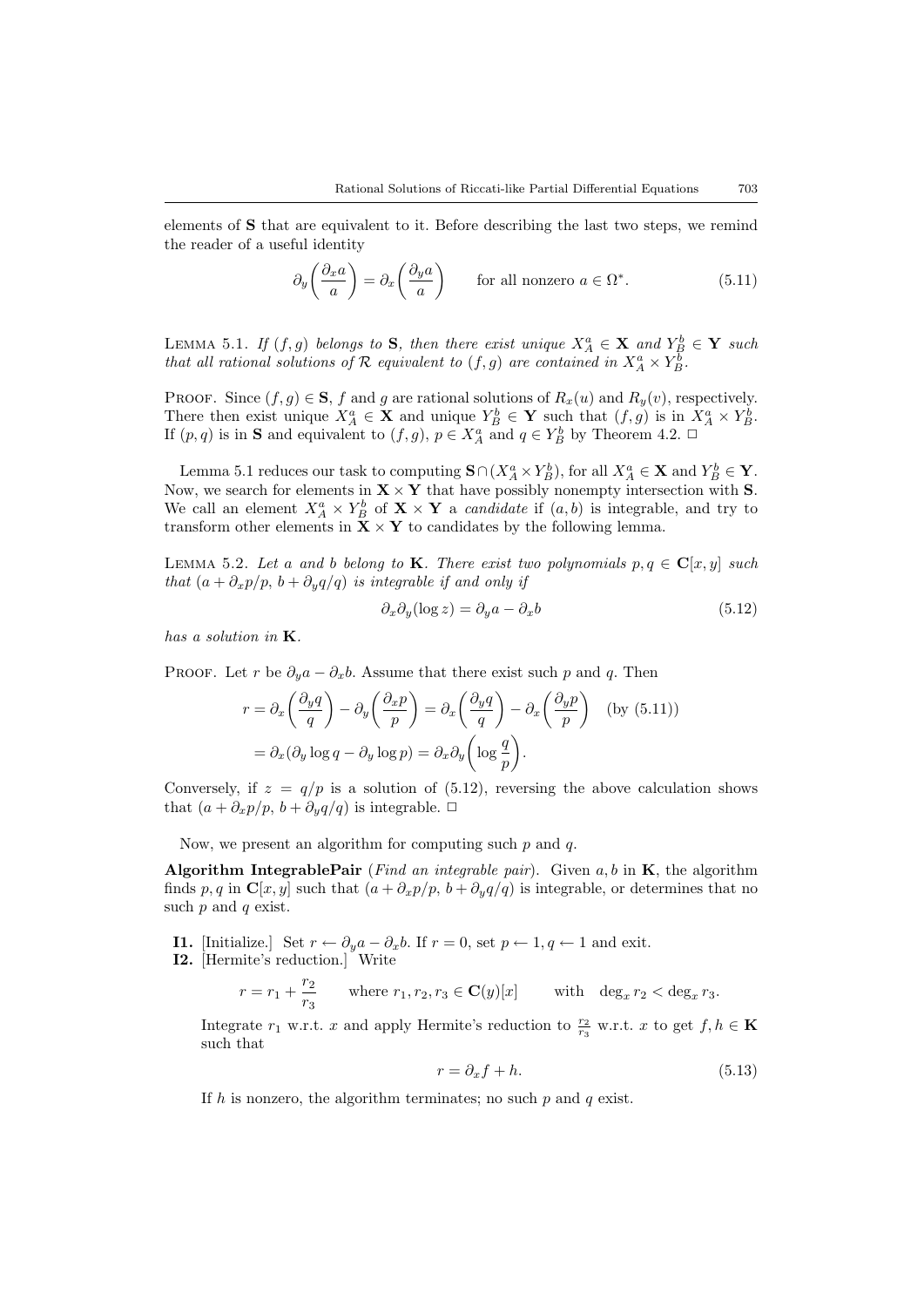I3. [Partial fraction.] Compute the square-free partial fraction decomposition of f w.r.t. y over  $\mathbf{C}(x)$ . If the decomposition is

$$
\sum_{i} m_i \frac{\partial_y q_i}{q_i} - \sum_j n_j \frac{\partial_y p_j}{p_j} + g \tag{5.14}
$$

where  $p_i, q_j \in \mathbf{C}[x, y], m_i, n_j \in \mathbb{Z}^+\cup\{0\}$ , and  $g \in \mathbf{C}(y)$ , set  $p \leftarrow \prod_j p_j^{n_j}, q \leftarrow \prod_i q_i^{m_i}$ . Otherwise, no such  $p$  and  $q$  exist.  $\Box$ 

StepI1 is clear. If  $h \neq 0$ , then  $\int r dx$  is not rational by Hermite's reduction ([Geddes](#page-25-21) [et al.](#page-25-21), [1992;](#page-25-21) [Bronstein](#page-25-22), [1997](#page-25-22)).Thus,  $(5.12)$  $(5.12)$  $(5.12)$  has no rational solution, and such p and q do not exist by Lemma [5.2](#page-12-2). Suppose now  $h = 0$ . Equations [\(5.12\)](#page-12-1) and [\(5.13](#page-12-3)) imply that

<span id="page-13-1"></span><span id="page-13-0"></span>
$$
\frac{\partial_y z}{z} = f + w \tag{5.15}
$$

where  $w$  is an  $x$ -constant. Assume that the square-free partial fraction decomposition of  $f$  w.r.t.  $y$  is

$$
f = \underbrace{\sum_{j} n_j \frac{\partial_y q_j}{q_j} - \sum_{i} m_i \frac{\partial_y p_i}{p_i}}_{G} + \underbrace{\sum_{k} \frac{s_k}{t_k} + r}_{g},\tag{5.16}
$$

where  $p_i, q_i, s_k, t_k, r \in \mathbf{C}[x, y], p_i, q_i, t_k$  are square-free over  $\mathbf{C}(x)[y]$  and relatively prime to each other. If z is rational, then the partial decomposition of  $\partial_y z/z$  is of form G by the proof of Lemma [4.3,](#page-10-1)so that g must be an x-constant because of  $(5.15)$  $(5.15)$  $(5.15)$ ,  $(5.16)$  $(5.16)$  $(5.16)$  and the uniqueness of partial fraction decomposition. Suppose now that g does belong to  $\mathbf{C}(y)$ . We compute

$$
\partial_y \left( a + \frac{\partial_x p}{p} \right) - \partial_x \left( b + \frac{\partial_y q}{q} \right) = r + \partial_y \left( \frac{\partial_x p}{p} \right) - \partial_x \left( \frac{\partial_y q}{q} \right)
$$
  

$$
\stackrel{(5.11)}{=} r + \partial_x \left( \frac{\partial_y p}{p} - \frac{\partial_y q}{q} \right)
$$
  

$$
\stackrel{(5.13)}{=} \partial_x \left( f + \frac{\partial_y p}{p} - \frac{\partial_y q}{q} \right) \stackrel{(5.14)}{=} \partial_x g = 0.
$$

**IntegrablePair** then returns  $p$  and  $q$ , as desired.

Example 5.1. Given

<span id="page-13-2"></span>
$$
a = \frac{y^2x^3 + x^3 + xy^2 + y - x^2y - x}{yx^3 + y^2x^4 - x^5y - x^4} \quad \text{and} \quad b = \frac{1}{x - y},
$$

IntegrablePair proceeds as follows.

I1.  $r = 1/(1 + xy)^2$ . I2.  $f = -1/(xy^2 + y), h = 0.$ I3.  $f = x/(1 + xy) - 1/y$ ,  $p = 1$ ,  $q = 1 + xy$ .

Hence,  $(a, b + \frac{x}{1+xy})$  is integrable.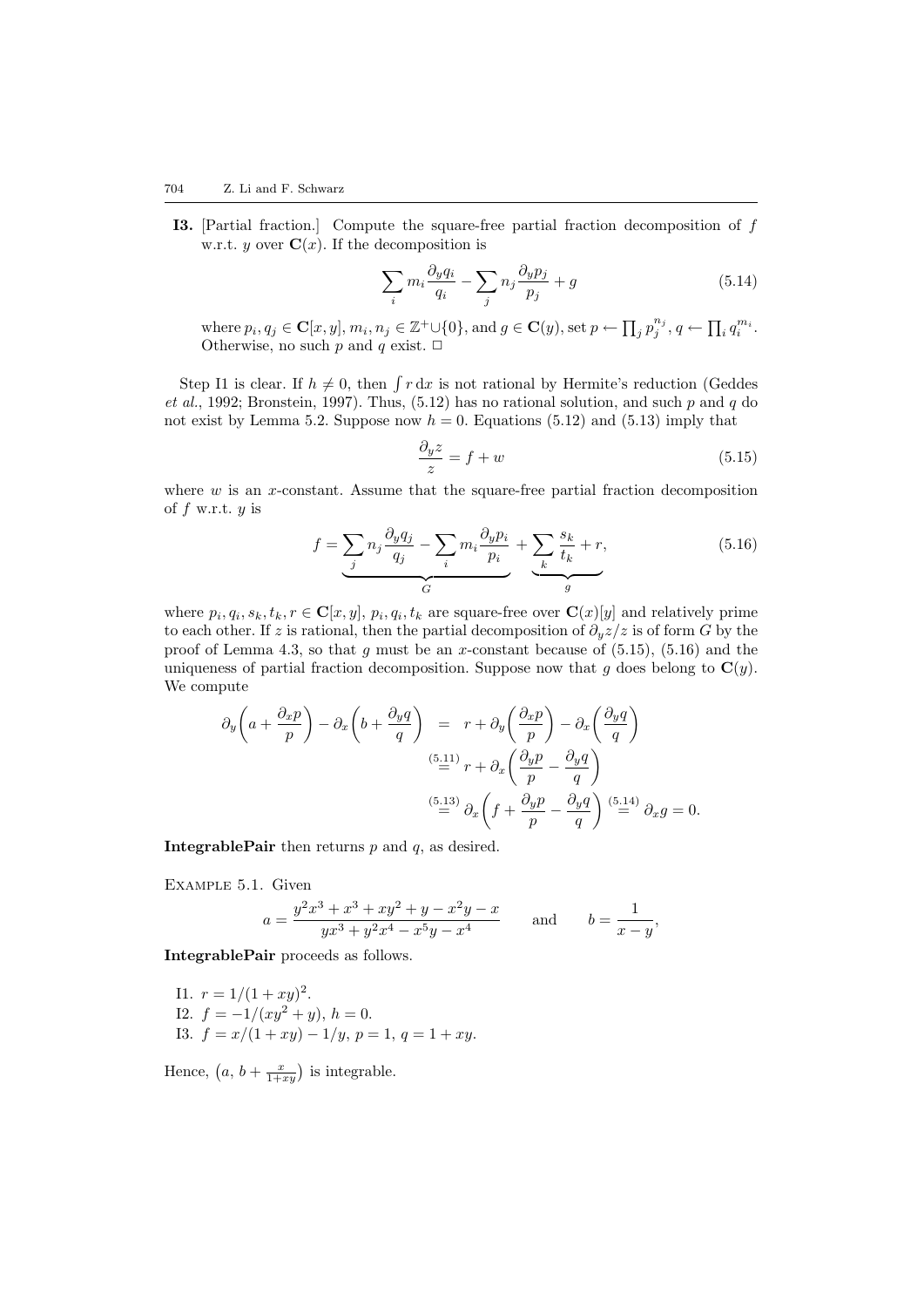Example 5.2. Apply IntegrablePair to

$$
a = \frac{y^3 + xy^2 + 2y - x^2y - x}{xy^3 + y^2 - x^2y^2 - xy}
$$
 and 
$$
b = \frac{1}{x - y}.
$$

We find that

$$
r = -\frac{x^2y^2 + 2xy + 1 - y^2}{x^2y^4 + 2xy^3 + x^2y^4 + y^2}
$$
 and 
$$
f = -\frac{x^2y + x + y}{y^2(xy + 1)}.
$$

In step I3 f decomposes into

$$
\frac{x}{1+xy} - \frac{1}{y} - \frac{x}{y^2}.
$$

Since  $g = -x/y^2$  is not in  $\mathbf{C}(y)$ , no such p and q exist.

<span id="page-14-0"></span>EXAMPLE 5.3. Apply IntegrablePair to  $\left( \frac{-1}{\sqrt{2}} \right)$  $\frac{-1}{(x-\sqrt{2}y)^2}, \frac{-\sqrt{2}}{(x+\sqrt{2}y)^2}$  $\frac{-\sqrt{2}}{(x+\sqrt{2}y)^2}$ . We get

I1. 
$$
r = \frac{-2\sqrt{2}}{(x-\sqrt{2}y)^3} - \frac{2\sqrt{2}}{(x+\sqrt{2}y)^3}
$$
.  
\nI2.  $f = \frac{\sqrt{2}}{(x-\sqrt{2}y)^2} + \frac{\sqrt{2}}{(x+\sqrt{2}y)^2}$ .  
\nI3.  $f = \frac{\sqrt{2}}{(x-\sqrt{2}y)^2} + \frac{\sqrt{2}}{(x+\sqrt{2}y)^2}$ .

Since  $g = f$  is not in  $\mathbf{C}(y)$ , the pair is not integrable. In the same vein, one can show that  $\left( \frac{-1}{\sqrt{2}} \right)$  $\frac{-1}{(x+\sqrt{2}y)^2}$  $\frac{\sqrt{2}}{(x-\sqrt{2}y)^2}$  is not integrable.

In what follows, by "given  $X_A^a \times Y_B^b$ ", we mean that we are given  $a, b \in \mathbf{K}$ , a  $\mathbf{C}(y)$ -linearly independent set  $A$ , and a  $\mathbf{C}(x)$ -linearly independent set  $B$ .

The set  $X_A^a \times Y_B^b$  contains no rational solutions of R if IntegrablePair confirms that no  $p, q \in \mathbf{C}[x, y]$  are such that  $(a + \partial_x p/p, b + \partial_y q/q)$  is integrable, because a rational solution of  $R$  must be integrable. Otherwise, we construct a candidate described below.

Algorithm Candidate (*Find a solution candidate*). Given  $X_A^a \times Y_B^b$ , the algorithm finds  $X_F^f \times Y_G^g$  such that  $(f, g)$  is an integrable pair and  $X_F^f \times Y_G^g = X_A^a \times Y_B^b$ , or determines that  $X_A^a \times Y_B^b$  contains no integrable pairs.

**C1.** [Construct f and g.] If **IntegrablePair** $(a, b)$  returns  $p, q \in \mathbf{C}[x, y]$ , set

$$
f \leftarrow a - \frac{\partial_x q}{q}, \qquad g \leftarrow b - \frac{\partial_y p}{p}.
$$

Otherwise, the algorithm terminates;  $X_A^a \times Y_B^b$  contains no integrable pairs. **C2.** [Construct F and G.] Set  $F \leftarrow \{qh \mid h \in A\}$ ,  $G \leftarrow \{ph \mid h \in B\}$ .

In Step C1 we set the integrable pair  $(f, g)$  to be  $(a - \partial_x q/q, b - \partial_y p/p)$  instead of  $(a + \partial_x p/p, b + \partial_y q/q)$ , because the former construction makes step C2 simpler. Equa-tion [\(5.11](#page-12-4)) implies that  $(f, g)$  is integrable if  $(a + \partial_x p/p, b + \partial_y q/q)$  is. To see  $X_F^f$  ×  $Y_G^g = X_A^a \times Y_B^b$ , we let  $\alpha = \sum_{s \in A} c_s s$ , where the  $c_s$ 's are in  $\mathbb{C}[y]$ , not all zero. Since  $a + \partial_x \alpha/\alpha = f + \partial_x (q\alpha)/q\alpha$ ,  $X_F^f = X_A^a$ . Likewise,  $Y_G^g = Y_B^b$ . The algorithm **Candidate** is correct.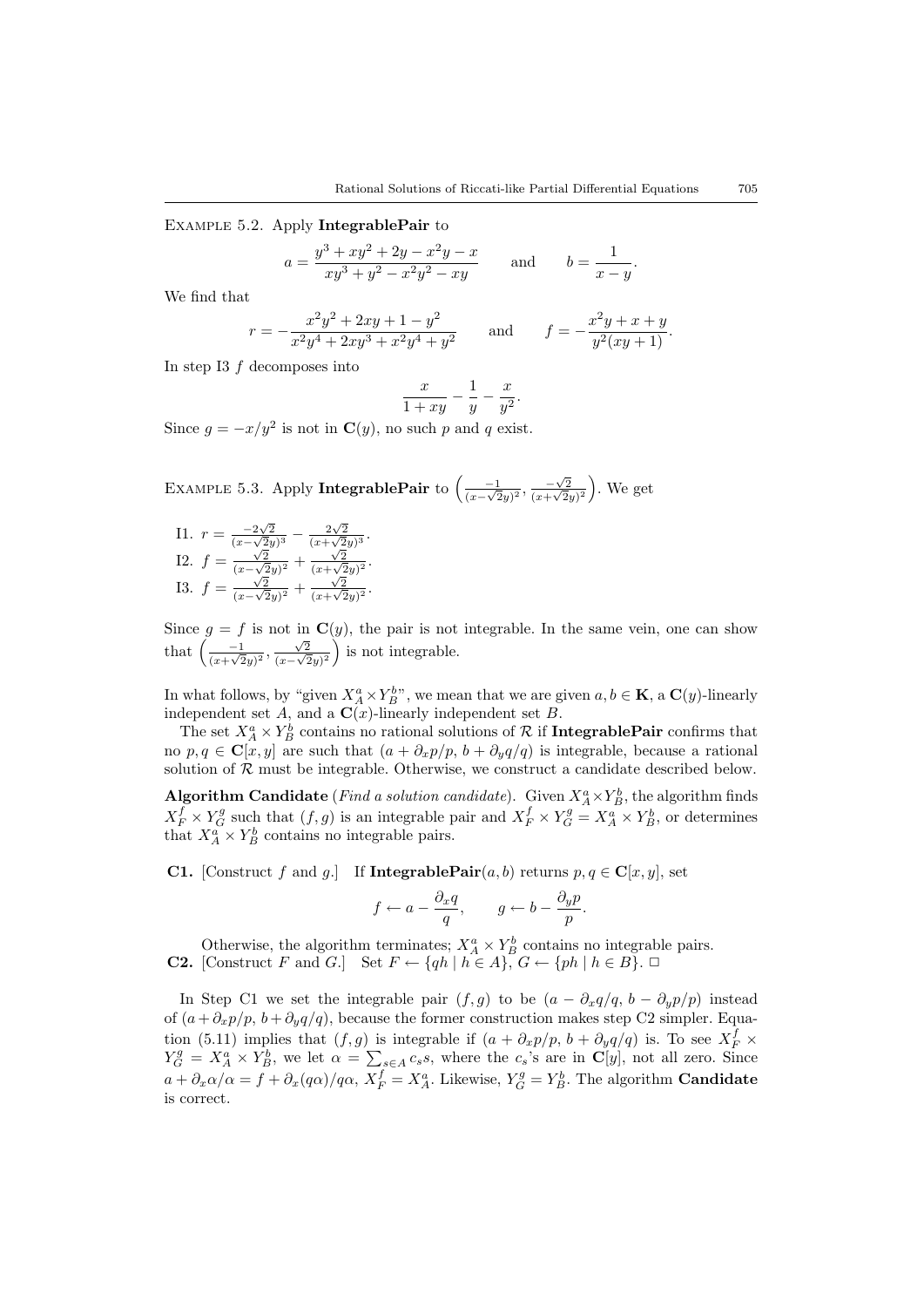EXAMPLE 5.4. Let a and b be the same as those in Example [5.1](#page-13-2). Let  $A = \{1, x\}$  and  $B = \{1\}$ . Integrable Pair $(a, b)$  returns  $p = 1$  and  $q = 1 + xy$ . Candidate then returns  $f = a - y/(1 + xy), g = b, F = \{1 + xy, x(1 + xy)\}\$ and  $G = B$ .

Applying the above algorithm to each member of  $X \times Y$ , we obtain a set of disjoint candidates

<span id="page-15-1"></span>
$$
\mathcal{C} = \{ X_{F_1}^{f_1} \times Y_{G_1}^{g_1}, \dots, X_{F_k}^{f_k} \times Y_{G_k}^{g_k} \}
$$

such that **S** is contained in  $(X_{F_1}^{f_1} \times Y_{G_1}^{g_1}) \bigcup \cdots \bigcup (X_{F_k}^{f_k} \times Y_{G_k}^{g_k})$ , and a rational solution of R can belong to only one member in  $\tilde{C}$ .

LEMMA 5.3. Let  $X_F^f \times Y_G^g$  be one of the sets in C. Let

$$
e_x = \max_{p \in F} \deg_x p \quad \text{and} \quad e_y = \max_{q \in G} \deg_y q.
$$

If an integrable pair  $(a, b)$  belongs to  $X_F^f \times Y_G^g$ , then there exists a polynomial  $h \in \mathbf{C}[x, y]$ with  $\deg_x h \leq e_x$  and  $\deg_u h \leq e_y$  such that

<span id="page-15-2"></span>
$$
(a,b) = \left(f + \frac{\partial_x h}{h}, \ g + \frac{\partial_y h}{h}\right). \tag{5.17}
$$

PROOF. Let  $(a, b) = (f + \partial_x s / s, g + \partial_y t / t)$ , where s and t are, respectively,  $\mathbf{C}(y)$ - and  $\mathbf{C}(x)$ -linear combinations of elements in F and G. Since  $(a, b)$  and  $(f, g)$  are integrable pairs, so is  $(\partial_x s/s, \partial_y t/t)$ . The function

$$
h = \exp\left(\int \frac{\partial_x s}{s} dx + \frac{\partial_y t}{t} dy\right)
$$

is well defined and has the property  $\partial_x h/h = \partial_x s/s$  and  $\partial_y h/h = \partial_y t/t$ . It follows that

<span id="page-15-0"></span>
$$
s = c_1 h \qquad \text{and} \qquad t = c_2 h \tag{5.18}
$$

for some x-constant  $c_1$  and y-constant  $c_2$ . Consequently,  $sc_2 = tc_1$ . Let  $\alpha$  be an element of **C** such that  $t(\alpha, y) \neq 0$ . Then  $c_1 = s(\alpha, y)b(\alpha)/t(\alpha, y)$ , which implies that  $c_1$  belongs to $\mathbf{C}(y)$ , and, therefore, h is in  $\mathbf{C}(y)[x]$  by ([5.18](#page-15-0)). Likewise, h is in  $\mathbf{C}(x)[y]$ . Hence, h is in  $\mathbf{C}[x, y]$ . Accordingly,  $\deg_x h = \deg_x s \le e_x$  and  $\deg_y h = \deg_y t \le e_y$  by [\(5.18](#page-15-0)).  $\Box$ 

Suppose that  $(a, b) \in \mathbf{S}$  is contained in  $X_F^f \times Y_G^g$ . By Lemma [5.3](#page-15-1) there exists  $h \in \mathbf{C}[x, y]$ such that  $(5.17)$  holds. Moreover, respective degree bounds for h in x and y are known. The next algorithm **PolynomialPart** determines h.

Algorithm PolynomialPart (*Find polynomial part*). Given  $\mathcal R$  and a candidate  $X_F^f$   $\times$  $Y_G^g$ , the algorithm computes a **C**-linearly independent set H such that  $S_H^{(f,g)}$  is equal to the subset of S whose elements are equivalent to  $(f, g)$ . If H is empty, then such rational solutions do not exist.

- **P1.** [Bound degrees.] Set  $e_x \leftarrow \max_{p \in F} \deg_x p, e_y \leftarrow \max_{q \in G} \deg_y q$ .
- **P2.**  $[e_x = e_y = 0]$  If both  $e_x$  and  $e_y$  are zero, check whether  $(f, g)$  satisfies all the equations in R; if the answer is affirmative, set  $H \leftarrow \{1\}$ , otherwise, set  $H \leftarrow \emptyset$ ; the algorithm terminates.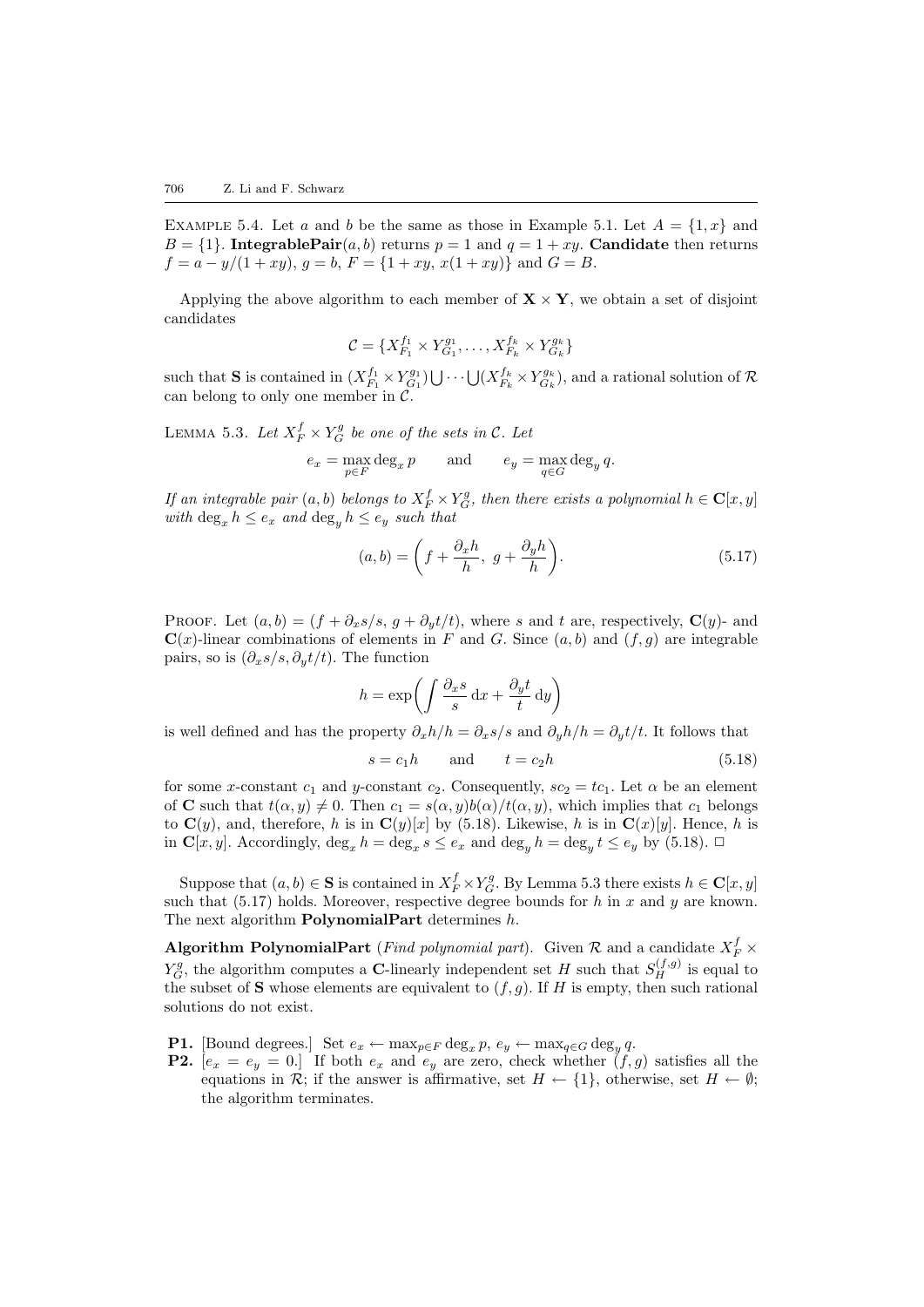- **P3.** [Form a linear algebraic system.] Set  $h \leftarrow \sum_{i=0}^{e_x} \sum_{j=0}^{e_y} c_{ij} x^i y^j$ , where the  $c_{ij}$  are unspecified constants. Substitute  $a + \partial_x h/h$  and  $b + \partial_y h/h$  for u and v in each equation of  $R$ , respectively. Set  $L$  be the result, which is a linear homogeneous algebraic system in the  $c_{ij}$ 's.
- P4. [Compute H.] Calculate a basis B for the solution space of L. If B consists of only zero vector, then set  $H \leftarrow \emptyset$ . Otherwise, set H to be the set consisting of polynomials corresponding to vectors of  $B$ .  $\Box$

In Step P3 substituting  $u \leftarrow a + \partial_x h/h$ ,  $v \leftarrow b + \partial_y h/h$  into R is equivalent to substituting  $z \leftarrow h \exp(f \, dx + g \, dy)$  into  $\mathcal{L}$ ; the latter yields a linear homogeneous system in the unspecified constants  $c_{ij}$ 's, because  $\exp(f dx + g dy)$  is a nonzero overall factor. Thus, L obtained in step P3 is a linear homogeneous algebraic system. The correctness of PolynomialPart then follows from Lemma [5.3](#page-15-1).

Example 5.5. Determine the rational solutions of

<span id="page-16-0"></span>
$$
\mathcal{R} = \left\{\partial_x u + u^2 - \frac{2}{x}u + \frac{2y^2 - 2y}{x^2}v + \frac{2}{x^2}, \ \partial_y u + uv, \ \partial_y v + v^2 + \frac{2}{y-1}v, \ \partial_y u - \partial_x v\right\}
$$

in  $S_1 = X^0_{\{1, x \cdot x^2\}} \times Y^{\frac{-1}{y-1}}_{\{y-1, 1\}}$  and  $S_2 = X^y_{\{1, x\}} \times Y^x_{\{1, y\}}$ , respectively. Applying **Polyno-** $\mathbf{mialPart}$  to  $S_1$  yields

P1.  $e_x = 2$  and  $e_y = 1$ . P2. Skipped. P3.  $h = c_0 + c_1x + c_2y + c_3x^2 + c_4xy + c_5x^2y, u \leftarrow \partial_x h/h, v \leftarrow -1/(2y) + \partial_y h/h,$  $L = \{c_0, c_4 + c_1, c_5 + c_3\}.$ P4.  $H = \{y, x - xy, x^2 - x^2y\}.$ 

The rational solutions in  $X_{\{1, x x^2\}}^0 \times Y_{\{y-1, 1\}}^{\frac{-1}{y-1}}$  are

$$
\left(\frac{c_2(1-y)+2c_3x(1-y)}{c_1y+c_2(x-xy)+c_3(x^2-x^2y)},-\frac{1}{y-1}+\frac{c_1-c_2x-c_3x^2}{c_1y+c_2(x-xy)+c_3(x^2-x^2y)}\right)
$$

where  $c_1, c_2, c_3 \in \mathbb{C}$ . Applying **PolynomialPart** to  $S_2$  yields

P1.  $e_x = 1$  and  $e_y = 1$ . P2. Skipped. P3.  $h = c_0 + c_1x + c_2y + c_3xy$ ,  $u \leftarrow y + \partial_x h/h$ ,  $v \leftarrow x + \partial_y h/h$ ,  $L = \{c_0, c_1, c_2, c_3\}$ . P4.  $H = \emptyset$ .

Now, we present the main algorithm.

Algorithm RationalSolution (Find rational solutions of an associated Riccati-like system). Given an associated Riccati-like system  $\mathcal{R}$ , the algorithm computes a representation of all rational solutions of R.

**R1.** [Compute a coherent autoreduced set.] Transform  $\mathcal R$  to the linear system  $\mathcal L$  by the substitution  $u \leftarrow \partial_x z/z$ ,  $v \leftarrow \partial_y z/z$ . Compute a coherent autoreduced set A such that  $[A] = [\mathcal{L}]$ . If  $\mathcal{A} = \{1\}$ , the algorithm terminates; no solution exists.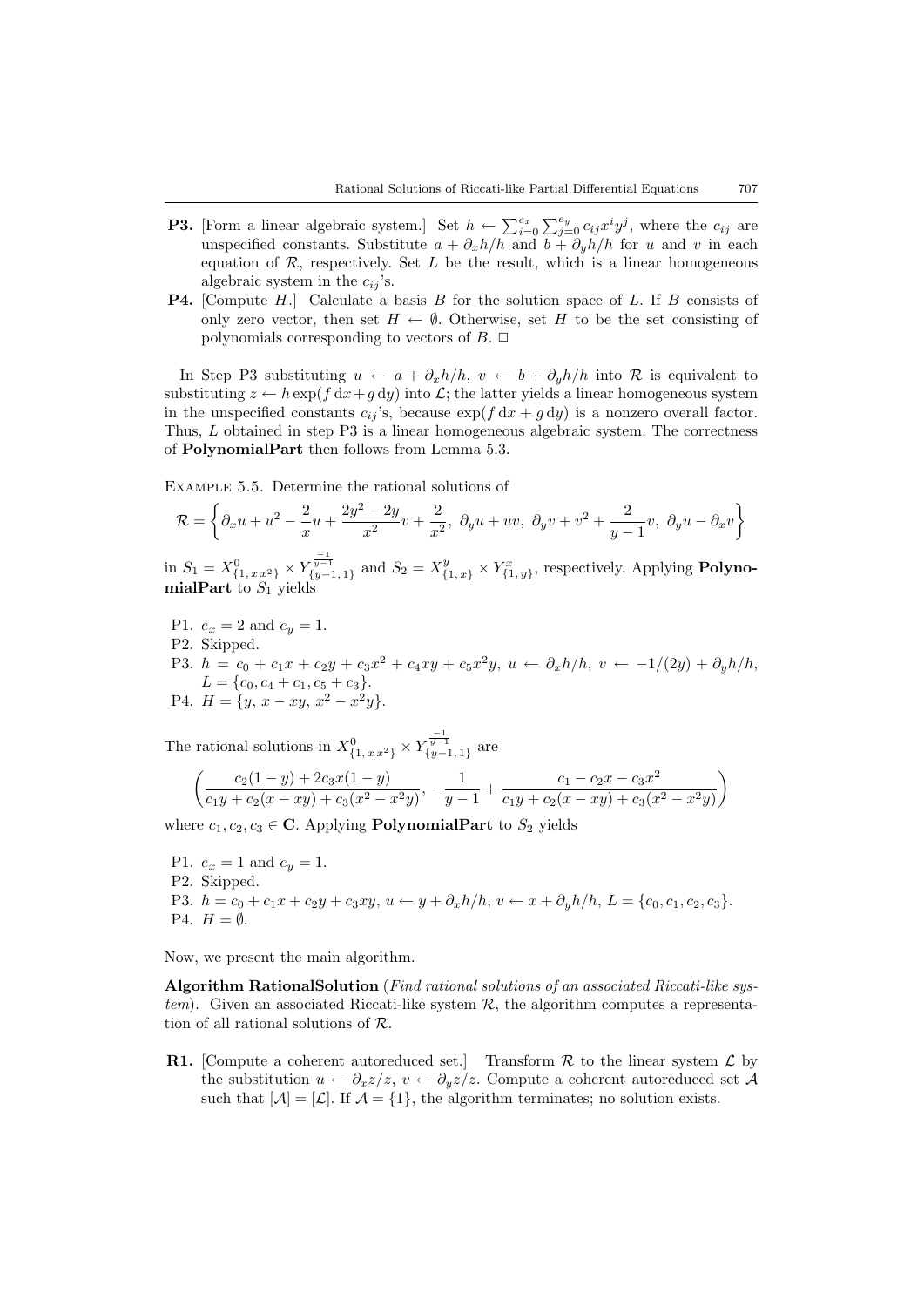- **R2.** [Eliminate.] Use A and Lemma [2.1](#page-2-1) to compute two linear ODEs  $L_x(z)$  (w.r.t. x) and  $L_y(z)$  (w.r.t. y). Transform  $L_x(z)$  and  $L_y(z)$  to their associated Riccati ODEs  $R_x(u)$  and  $R_y(v)$ , respectively.
- R3. [Find rational solutions of the Riccati ODEs.] Compute respective representations **X** and **Y** of rational solutions of  $R_x(u)$  and  $R_y(v)$ . If either **X** or **Y** is empty, the algorithm terminates; no rational solution exists.
- **R4.** [Construct candidates.] Apply **Candidate** to each member of  $X \times Y$  to get a set of candidates  $\mathcal{C} = \{X_{F_1}^{f_1} \times Y_{G_1}^{g_1}, \ldots, X_{F_k}^{f_k} \times Y_{G_k}^{g_k}\}.$  If  $\mathcal{C}$  is empty, the algorithm terminates; no rational solution exists.
- R5. [Compute polynomial parts.] Apply PolynomialPart to each member of  $C$  and collect all nonempty results to construct a representation of  $S$ .  $\Box$

A few words need to be said about the correctness of RationalSolution. The set S is the set of rational solutions of the Riccati-like system associated with  $A$  because  $[\mathcal{L}] = [\mathcal{A}]$ . The set **S** is contained in the union of members of  $\mathbf{X} \times \mathbf{Y}$  by step R3, and in the union of members in  $\mathcal C$  by step R4. Hence, the algorithm returns a representation of S in step R5. Step R1 is a necessary preparation for step  $R2$ , because the operations given in Lemma [2.1](#page-2-1) are based on a characteristic set (Janet basis) of  $[\mathcal{L}]$ . If the coefficients of equations in R belong to  $\mathbb{Q}(x, y)$ , step R3 may require to introduce a finite algebraic extension of Q. Nevertheless, steps R4 and R4 can be performed.

A few examples illustrate how RationalSolution works.

Example 5.6. Find rational solutions of the Riccati-like system

$$
\mathcal{R}=\bigg\{\partial_x u+u^2-\dfrac{2}{x}u+\dfrac{2y^2-2y}{x^2}v+\dfrac{2}{x^2},\,\,\partial_y u+uv,\,\,\partial_y v+v^2+\dfrac{2}{y-1}v,\,\,\partial_y u-\partial_x v\bigg\}.
$$

Apply RationalSolution to get

- R1.  $\mathcal{L} = \mathcal{A} = \left\{ \partial_x^2 z \frac{2}{x} \partial_x z + \frac{2y^2 2y}{x^2} \partial_y z + \frac{2}{x^2} z, \ \partial_x \partial_y z, \ \partial_y^2 z + \frac{2}{y-1} \partial_y z \right\}.$ R2.  $L_x(z) = \partial_x^3 z$ ,  $L_y(z) = \partial_y^2 z + 2\partial_y z/(y-1)$ ,  $R_x(u) = \partial_x^2 u + 3u \partial_x u + u^3$ ,  $R_y(v) =$  $\partial_y v + v^2 + 2v/(y-1).$
- R3.  $\mathbf{X} = \{X_A^a \mid a = 0, A = \{1, x, x^2\}\}, \ \mathbf{Y} = \{Y_B^b \mid b = -1/(y-1), B = \{y-1, 1\}\}.$ R4.  $\mathcal{C} = \{X_A^a \times Y_B^b\}$
- R5. A representation of **S** is  $\{S_H^{(a,b)} | H = \{y, x xy, x^2 x^2y\}\}\)$  (see Example [5.5](#page-16-0)).

In other words, the hyperexponential solutions of  $\mathcal L$  are

$$
(c_1y + c_2(x - xy) + c_3(x^2 - x^2y)) \exp\left(\int 0 dx - \frac{1}{y-1} dy\right),
$$

where  $c_1, c_2, c_3$  are arbitrary elements of C.

Example 5.7. Compute rational solutions of the Riccati-like system

$$
\mathcal{R} = \left\{\partial_x^2 u + 3u\partial_x u + u^3 + \frac{6x^2 - 6xy + y^2}{x^2(2x - y)}(\partial_x u + u^2),\right.
$$
  

$$
\partial_y^2 v + 3v\partial_y v + v^3 + \frac{2y - 3x}{x(y - x)}(\partial_y v + v^2) + \frac{y - 2x}{x^2(y - x)}v, \partial_x v - \partial_y u\right\}.
$$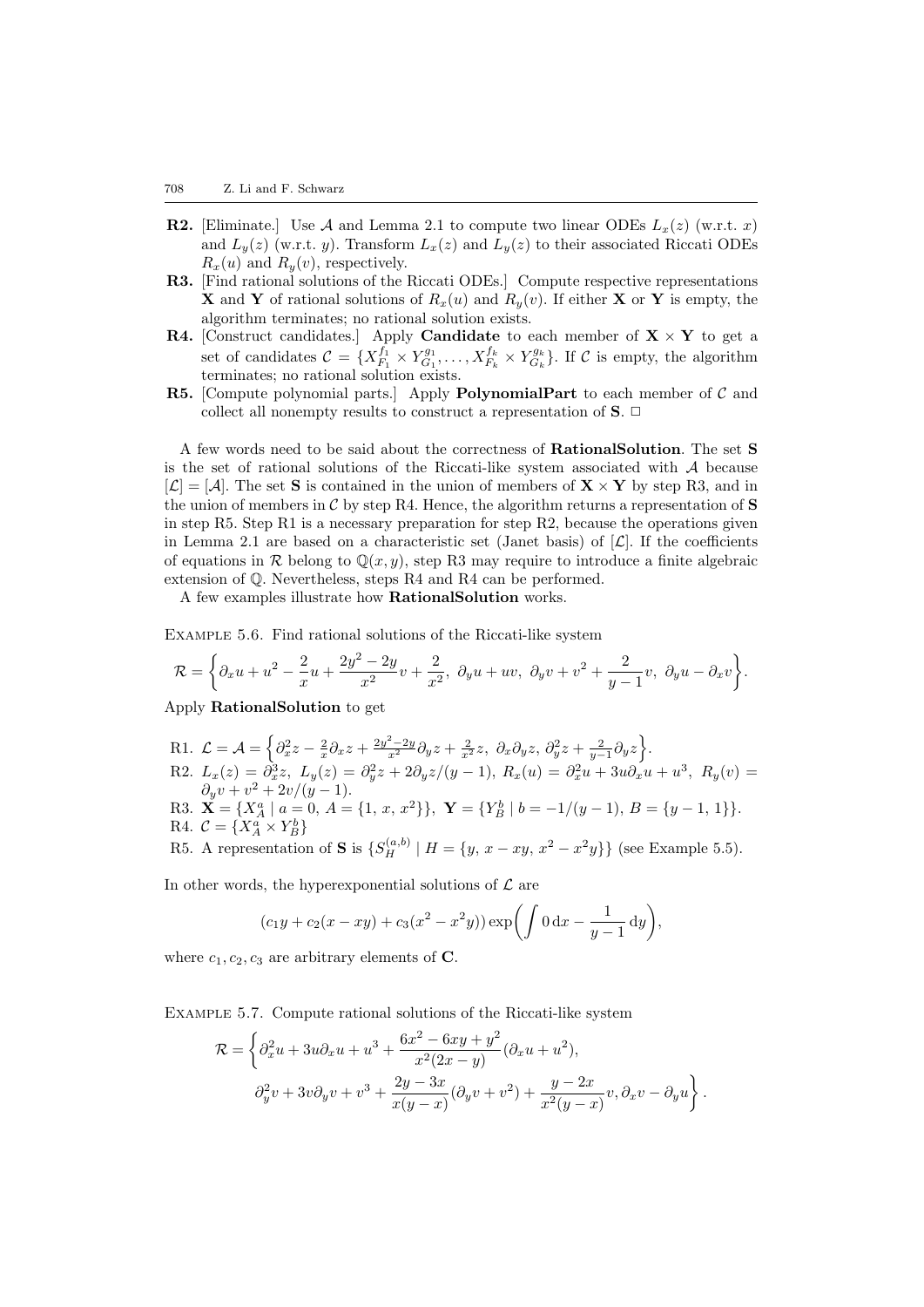Steps R1 and R2 yield the first and second equations in  $\mathcal{R}$ . In step R3 we compute  $\mathbf{X} = \{X_{A_1}^{a_1}, X_{A_2}^{a_2}\}\$ and  $\mathbf{Y} = \{Y_{B_1}^{b_1}, Y_{B_2}^{b_2}\}\$ , where  $a_1 = 0, A_1 = \{1, x\}, a_2 = y/x^2, A_2 = \{1\},\$  $b_1 = 0, B_1 = \{1\}, b_2 = -1/x$ , and  $B_2 = \{1, y^2\}$ . Step R4 finds two candidates  $X_{A_1}^{a_1} \times Y_{B_1}^{b_1}$ and  $X_{A_2}^{a_2} \times Y_{B_2}^{b_2}$ . Step R5 finds a representation of **S** as the union of

$$
S_{\{1,x\}}^{(0,0)} = \left\{ \left( \frac{c_2}{c_1 + c_2 x}, 0 \right) \mid c_1, c_2 \in \mathbf{C} \right\}
$$

and

$$
S_{\{1, y^2\}}^{(a_2, b_2)} = \left\{ \left( \frac{y}{x^2}, -\frac{1}{x} + \frac{2c_4y}{c_3 + c_4y^2} \right) \mid c_3, c_4 \in \mathbf{C} \right\}.
$$

The linear system with which  $R$  is associated, is

$$
\left\{\partial_x^3z+\frac{6x^2-6xy+y^2}{x^2(2x-y)}\partial_x^2z,\ \partial_y^3z+\frac{2y-3x}{x(y-x)}\partial_y^2z+\frac{y-2x}{x^2(y-x)}\partial_yz\right\}.
$$

Its hyperexponential solutions are  $c_1 + c_2x$  and  $(c_3 + c_4y^2) \exp\left(\int \frac{y}{x^2} dx - \frac{1}{x} dy\right)$  where  $c_1, c_2, c_3, c_4$  are constants.

Example 5.8. Compute hyperexponential solutions of the system

$$
\{L_1=\partial_x^4 Z+2\partial_x^2 Z+Z,\quad L_2=\partial_y^4 Z+2\partial_y^2 Z+Z\}.
$$

Steps R1 and R2 find two Riccati ODEs  $R_1(u)$  and  $R_2(v)$  associated with  $L_1$  and  $L_2$ , respectively. Step R3 yields

$$
\mathbf{X} = \left\{ X_{\{1,x\}}^{\sqrt{-1}}, X_{\{1,x\}}^{-\sqrt{-1}} \right\} \quad \text{and} \quad \mathbf{Y} = \left\{ Y_{\{1,y\}}^{\sqrt{-1}}, Y_{\{1,y\}}^{-\sqrt{-1}} \right\}.
$$

Step R4 yields four candidates  $X_{\{1,x\}}^{\pm\sqrt{-1}} \times Y_{\{1,y\}}^{\pm\sqrt{-1}}$ our candidates  $X_{\{1,x\}}^{\pm \sqrt{-1}} \times Y_{\{1,y\}}^{\pm \sqrt{-1}}$ . Step R4 computes a representation consisting of  $S_{f_1, r, u}^{(\pm \sqrt{-1}, \pm \sqrt{-1})}$  $\{\pm\sqrt{-1}, \pm\sqrt{-1}\}$ . Hence, the hyperexponential solutions of  $\{L_1, L_2\}$  are √ √ √

$$
(c_1 + c_2x + c_3y) \exp(\sqrt{-1}x + \sqrt{-1}y), \qquad (c_4 + c_5x + c_6y) \exp(-\sqrt{-1}x + \sqrt{-1}y),
$$
  

$$
(c_7 + c_8x + c_9y) \exp(\sqrt{-1}x - \sqrt{-1}y), \qquad (c_{10} + c_{11}x + c_{12}y) \exp(-\sqrt{-1}x - \sqrt{-1}y),
$$

where the  $c$ 's are constants.

Example 5.9. Compute the hyperexponential solutions of the system consisting of

$$
E_1 = \partial_x^2 Z + \left(\frac{-1}{x} + \frac{2(1+2x)}{a} + \frac{8y^2}{a^2}\right) \partial_x Z + \left(\frac{-1}{2y^2 x} + \frac{x}{2y^2 a} + \frac{1}{a^2}\right) Z, \text{ and}
$$
  
\n
$$
E_2 = \partial_y^2 Z + \left(\frac{-4y}{x^2 + 2y^2} - \frac{8y}{a} - \frac{8xy}{a^2}\right) \partial_y Z + \left(\frac{-2}{x(x^2 + 2y^2)} - \frac{2}{xa} - \frac{2}{a^2}\right) Z,
$$
  
\nhere  $a = x^2 - 2y^2$ .

where  $a = x$  $2^2-2y$ 

Let R be the Riccati-like system associated with  $\{E_1, E_2\}$ . Step R1 yields an autoreduced set consisting of  $E_1$  and  $E_3 = 2xy\partial_y Z + (x^2 + 2y^2)\partial_x Z + Z$  w.r.t. the orderly ranking  $Z < \partial_x Z < \partial_y Z < \partial_x^2 Z < \partial_x \partial_y Z < \partial_y^2 Z < \cdots$ . Step R2 yields  $E_1$  and  $E_2$ . Step R3 produces  $\mathbf{X}_{\{1\}}^{-b_1}, \mathbf{X}_{\{1\}}^{-b_2} \mathbf{Y}_{\{1\}}^{\sqrt{2}b_1}$  and  $\mathbf{Y}_{\{1\}}^{-\sqrt{2}b_2}$ , where  $b_1 = 1/(x - \sqrt{2}y)^2$  and  $b_2 = 1/(x + \sqrt{2}y)^2$ . Step R4 gives rise to two candidates  $\mathbf{X}_{\{1\}}^{-b_1} \times \mathbf{Y}_{\{1\}}^{\sqrt{2}b_1}$  and  $\mathbf{X}_{\{1\}}^{-b_2} \times \mathbf{Y}_{\{1\}}^{-\sqrt{2}b_2}$  (see Example [5.3\)](#page-14-0).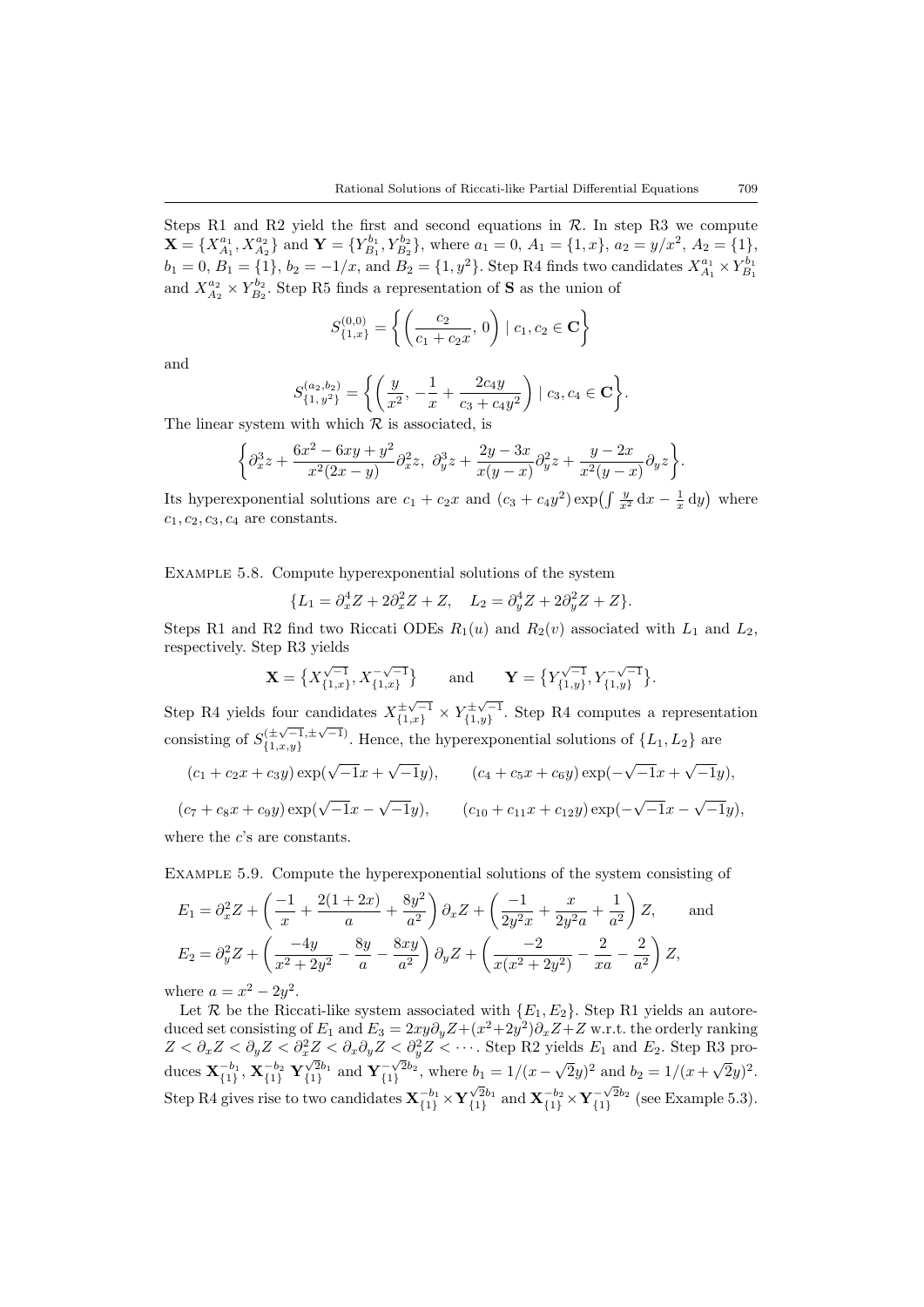Step R5 produces two rational solutions  $(-b_1,$ √  $\overline{2}b_1$ ) and  $(-b_2, -$ √  $\overline{2}b_2$ ) of R. Hence, the hyperexponential solutions of  $\{E_1, E_2\}$  are  $\exp\left(\frac{1}{x \pm \sqrt{2}y}\right)$ .

# 6. Applications

<span id="page-19-0"></span>In this section we apply the algorithm RationalSolution to finding rational solutions of Lie's system and hyperexponential solutions of linear homogeneous differential systems with finite linear dimension in several unknowns.

Lie's system([1.1\)](#page-0-0) occurred originally in his investigation of certain second-order ODEs that were based on its symmetries([Lie](#page-25-23), [1873](#page-25-23)). It turned out to be almost as ubiquitous as the Riccati ODEs, e.g. in decomposing systems of linear PDEs into smaller components.

To extend the applicability of the algorithm, we consider the following more general orthonomic system:

<span id="page-19-1"></span>
$$
\begin{aligned} \{P_1 &= \partial_x u + a_0 u^2 + a_1 u + a_2 v + a_3, & P_2 &= \partial_y u + b_0 u v + b_1 u + b_2 v + b_3, \\ P_3 &= \partial_x v + c_0 u v + c_1 u + c_2 v + c_3, & P_4 &= \partial_y v + d_0 v^2 + d_1 u + d_2 v + d_3\} \end{aligned} \tag{6.19}
$$

in  $\mathbf{K}\{u, v\}$  w.r.t. the ranking  $1 < v < u < \partial_u v < \partial_x v < \partial_y u < \partial_x u < \cdots$ . Moreover, we assume that both  $a_0$  and  $d_0$  are nonzero.

The differential remainders of  $\Delta(P_1, P_2)$  and  $\Delta(P_3, P_4)$  are, respectively,

$$
R_{12} = b_0(c_0 - a_0)v^2 + a_2(b_0 - d_0)v^2 + \text{terms involving } u^2, uv, u, v, 1
$$

and

$$
R_{34} = c_0(d_0 - b_0)v^2u + d_1(a_0 - c_0)u^2 + \text{terms involving } v^2, uv, u, v, 1.
$$

Observe that  $R_{12}$  and  $R_{34}$  are in  $\mathbf{K}[u, v]$ . Hence, if either  $R_{12}$  or  $R_{34}$  is nonzero, all solutions of [\(6.19\)](#page-19-1) would be solutions of some polynomials in  ${\bf K}[u, v]$ . We will not consider this degenerating case.

LEMMA 6.1. If [\(6.19](#page-19-1)) is coherent, either  $a_0 = c_0$  and  $b_0 = d_0$ , or  $b_0 = c_0 = a_2 = d_1 = 0$ .

PROOF. If  $(6.19)$  is coherent,  $R_{12} = R_{34} = 0$  by Lemma [2.4.](#page-4-2) Hence

<span id="page-19-2"></span>
$$
b_0(c_0 - a_0) = a_2(b_0 - d_0) = c_0(d_0 - b_0) = d_1(a_0 - c_0) = 0.
$$

Since  $a_0d_0 \neq 0$  in [\(6.19](#page-19-1)), either  $a_0 = c_0$  and  $b_0 = d_0$ , or  $b_0 = c_0 = a_2 = d_1 = 0$ .

Lemma [6.1](#page-19-2) splits [\(6.19](#page-19-1)) into two systems

<span id="page-19-3"></span>
$$
\{F_1 = \partial_x u + a_0 u^2 + a_1 u + a_2 v + a_3, \quad F_2 = \partial_y u + d_0 u v + b_1 u + b_2 v + b_3, F_3 = \partial_x v + a_0 u v + c_1 u + c_2 v + c_3, \quad F_4 = \partial_y v + d_0 v^2 + d_1 u + d_2 v + d_3\}
$$
(6.20)

and

<span id="page-19-4"></span>
$$
\{G_1 = \partial_x u + a_0 u^2 + a_1 u + a_3, \quad G_2 = \partial_y u + b_1 u + b_2 v + b_3, G_3 = \partial_x v + c_1 u + c_2 v + c_3, \quad G_4 = \partial_y v + d_0 v^2 + d_2 v + d_3\}.
$$
 (6.21)

Notethat Lie's system is a special case of  $(6.20)$  $(6.20)$  $(6.20)$ . Clearly, the coherence of  $(6.19)$  implies thecoherence of  $(6.20)$  $(6.20)$  $(6.20)$  and  $(6.21)$  $(6.21)$ . We solve  $(6.20)$  $(6.20)$  and  $(6.21)$  separately.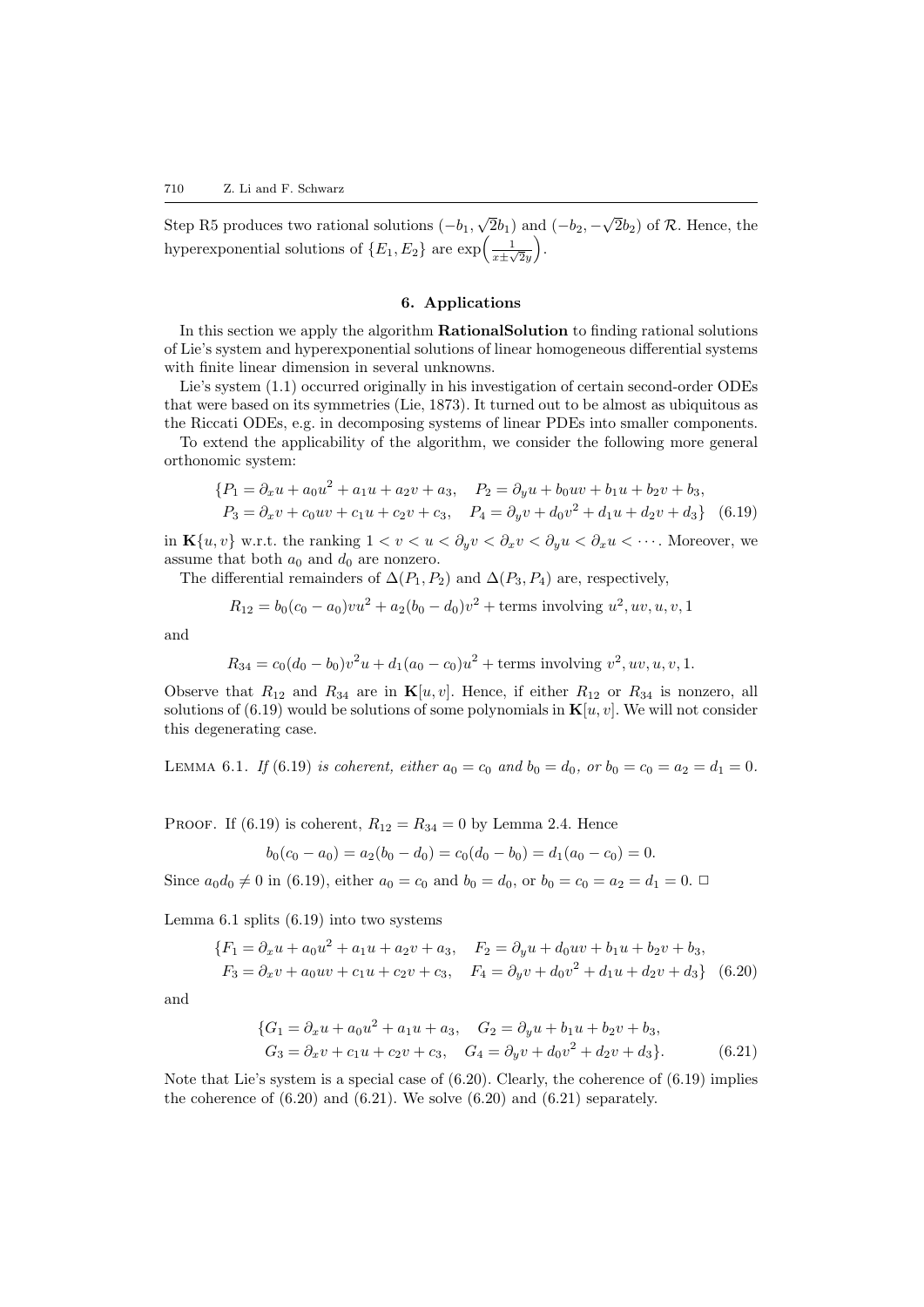THEOREM 6.2. If  $(6.20)$  is coherent, then the substitution

$$
u \leftarrow \frac{1}{a_0}U - \frac{1}{3a_0} \left( a_1 + c_2 - \frac{\partial_x(a_0 d_0)}{a_0 d_0} \right), \qquad v \leftarrow \frac{1}{d_0}V - \frac{1}{3d_0} \left( b_1 + d_2 - \frac{\partial_y(a_0 d_0)}{a_0 d_0} \right)
$$
(6.22)

transforms [\(6.20](#page-19-3)) into an associated Riccati-like system (in U and V) of type  $\mathcal{R}_3^{(2)}$  in Example [3.1](#page-6-0)

PROOF. Normalizing  $(6.20)$  by the substitution

<span id="page-20-2"></span><span id="page-20-1"></span>
$$
u \leftarrow \frac{\bar{u}}{a_0}, \qquad v \leftarrow \frac{\bar{v}}{d_0}, \tag{6.23}
$$

we transform [\(6.20\)](#page-19-3) into the coherent system

<span id="page-20-0"></span>
$$
\{\bar{F}_1 = \partial_x \bar{u} + \bar{u}^2 + \bar{a}_1 \bar{u} + \bar{a}_2 \bar{v} + \bar{a}_3, \quad \bar{F}_2 = \partial_y \bar{u} + \bar{u} \bar{v} + \bar{b}_1 \bar{u} + \bar{b}_2 \bar{v} + \bar{b}_3, \n\bar{F}_3 = \partial_x \bar{v} + \bar{u} \bar{v} + \bar{c}_1 \bar{u} + \bar{c}_2 \bar{v} + \bar{c}_3, \quad \bar{F}_4 = \partial_y \bar{v} + \bar{v}^2 + \bar{d}_1 \bar{u} + \bar{d}_2 \bar{v} + \bar{d}_3\},
$$
\n(6.24)

where  $\bar{a}_1, \ldots, \bar{d}_3 \in \mathbf{K}$ . Since the differential remainders of  $\Delta(\bar{F}_1, \bar{F}_2)$  and  $\Delta(\bar{F}_3, \bar{F}_4)$  are, respectively,

$$
\bar{R}_{12} = (\bar{c}_1 - \bar{b}_1)\bar{u}^2 + (\bar{c}_2 - \bar{b}_2)\bar{u}\bar{v} + (\underline{\bar{c}_3 + \bar{b}_2\bar{c}_1 + \partial_y\bar{a}_1 - \partial_x\bar{b}_1 - 2\bar{b}_3 - \bar{a}_2\bar{d}_1)\bar{u}
$$

+ terms involving  $\bar{v}$  and 1,

and

$$
\bar{R}_{34} = (\bar{c}_1 - \bar{b}_1)\bar{u}\bar{v} + (\bar{c}_2 - \bar{b}_2)\bar{v}^2 + \underbrace{(2\bar{c}_3 - \bar{b}_2\bar{c}_1 - \bar{b}_3 + \bar{a}_2\bar{d}_1 - \partial_x\bar{d}_2 + \partial_y\bar{c}_2)}_{q} \bar{v}
$$

+ terms involving  $\bar{u}$  and 1,

we deduce  $\bar{b}_1 = \bar{c}_1$ ,  $\bar{b}_2 = \bar{c}_2$  and  $p = q = 0$ . It follows that

<span id="page-20-3"></span>
$$
p + q = 3\bar{c}_3 + \partial_y(\bar{a}_1 + \bar{c}_2) - 3\bar{b}_3 - \partial_x(\bar{b}_1 + \bar{d}_2) = 0.
$$
 (6.25)

Applying the substitution

$$
\bar{u} \leftarrow U - s, \qquad \bar{v} \leftarrow V - t, \qquad \text{where} \quad s = \frac{1}{3}(\bar{a}_1 + \bar{c}_2) \qquad \text{and} \qquad t = \frac{1}{3}(\bar{b}_1 + \bar{d}_2) \tag{6.26}
$$

to([6.24\)](#page-20-0), we get

$$
\{f_1 = \partial_x U + U^2 + A_1 U + A_2 V + A_3, \quad f_2 = \partial_y U + UV + B_1 U + B_2 V + B_3, \n f_3 = \partial_x V + UV + C_1 U + C_2 V + C_3, \quad f_4 = \partial_y V + V^2 + D_1 U + D_2 V + D_3\}
$$
\n(6.27)

where  $A_1, \ldots, D_3 \in \mathbf{K}$ . Since  $\bar{b}_1 = \bar{c}_1$  and  $\bar{b}_2 = \bar{c}_2$ ,  $B_1 = C_1$  and  $B_2 = C_2$ . We compute

$$
B_3 - C_3 = (-\partial_y s - \bar{b}_1 s - \bar{b}_2 t + st + \bar{b}_3) - (-\partial_x t - \bar{c}_1 s - \bar{c}_2 t + st + \bar{c}_3)
$$
  
=  $\bar{b}_3 + \partial_x t - \bar{c}_3 - \partial_y s$  (since  $\bar{b}_1 = \bar{c}_1$  and  $\bar{b}_2 = \bar{c}_2$ )  
=  $\frac{1}{3} (3\bar{b}_3 + \partial_x (\bar{b}_1 + \bar{d}_2) - 3\bar{c}_3 - \partial_y (\bar{a}_1 + \bar{c}_2))$  (by (6.26))  
= 0 (by (6.25)).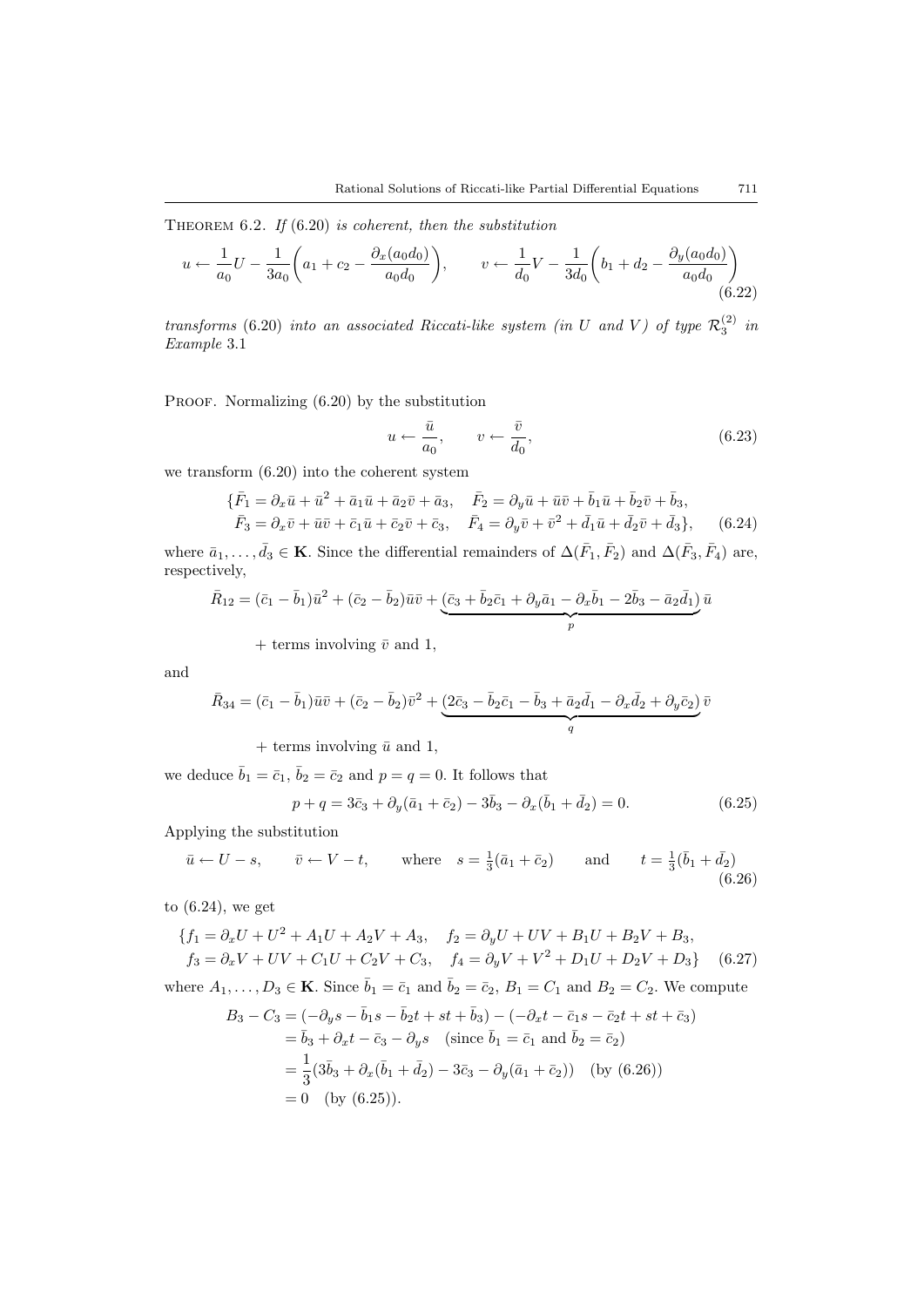Therefore,  $f_2 - f_3 = \partial_y U - \partial_x V$ . This implies that  $\{f_1, f_2, f_2 - f_3, f_4\}$  is the associated Riccati-like system  $\mathcal{R}_3^{(2)}$ , so is [\(6.24](#page-20-0)). Since

 $\bar{a}_1 = a_1 - \partial_x a_0/a_0, \quad \bar{c}_2 = c_2 - \partial_x d_0/d_0, \quad \bar{b}_1 = b_1 - \partial_y a_0/a_0, \quad \bar{d}_2 = d_2 - \partial_x d_0/d_0,$ substitution [\(6.22\)](#page-20-1) is the result of the composition of [\(6.23](#page-20-2))and ([6.26](#page-20-3)).  $\Box$ 

Example 6.1. Consider the coherent Lie's system

$$
\partial_x u + u^2 + \frac{y + x^2}{x(y - x^2)} u + \frac{4y(y + x^2)}{x^2(y - x^2)} v + \frac{6yx^2 + x^4 + 4y^2}{x^2(y^2 - 2yx^2 + x^4)} = 0,
$$
  
\n
$$
\partial_y u + uv + \frac{1}{y - x^2} u - \frac{2y + x^2}{x(y - x^2)} v - \frac{2(y + x^2)}{x(y^2 - 2yx^2 + x^4)} = 0,
$$
  
\n
$$
\partial_x v + uv + \frac{1}{y - x^2} u - \frac{2y + x^2}{x(y - x^2)} v + \frac{x^2 - 2y}{x(y^2 - 2yx^2 + x^4)} = 0,
$$
  
\n
$$
\partial_y v + v^2 + \frac{4}{y - x^2} v + \frac{2}{y^2 - 2yx^2 + x^4} = 0.
$$

By [\(6.22](#page-20-1)) we apply the transformation

$$
u \leftarrow U + \frac{y}{3x(y - x^2)}, \qquad v \leftarrow V - \frac{5}{3(y - x^2)}
$$

to get

$$
\partial_x U + U^2 + \frac{5y + 3x^2}{3x(y - x^2)} U + \frac{4y(y + x^2)}{x^2(y - x^2)} V + \frac{9x^4 + 6yx^2 - 23y^2}{9x^2(y^2 - 2yx^2 + x^4)} = 0,
$$
  
\n
$$
\partial_y U + UV - \frac{2}{3(y - x^2)} U - \frac{5y + 3x^2}{3x(y - x^2)} V + \frac{2(5y - 3x^2)}{9x(y^2 - 2yx^2 + x^4)} = 0,
$$
  
\n
$$
\partial_x V + UV - \frac{2}{3(y - x^2)} U - \frac{5y + 3x^2}{3x(y - x^2)} V + \frac{2(5y - 3x^2)}{9x(y^2 - 2yx^2 + x^4)} = 0,
$$
  
\n
$$
\partial_y V + V^2 + \frac{2}{3(y - x^2)} V - \frac{2}{9(y^2 - 2yx^2 + x^4)} = 0,
$$

which is equivalent to the Riccati-like system  $\mathcal{R}_3^{(2)}$  in Example [3.1,](#page-6-0) because the difference between the second and third equations is  $\partial_y U - \partial_x V$ . Apply **RationalSolution** to this system to find the rational solutions:

$$
U = \frac{-1}{3x} + \frac{2x}{3(y - x^2)} + \frac{2c_2x}{c_1y + c_2x^2}, \qquad V = \frac{-1}{3(y - x^2)} + \frac{c_1}{c_1y + c_2x^2}, \qquad c_1, c_2 \in \mathbf{C}.
$$

Hence, the rational solutions of the original system are

$$
u = \frac{x}{y - x^2} + \frac{2c_2x}{c_1y + c_2x^2}, \qquad v = \frac{-2}{y - x^2} + \frac{c_1}{c_1y + c_2x^2}, \qquad c_1, c_2 \in \mathbf{C}.
$$

Weturn our attention to  $(6.21)$  $(6.21)$ .

THEOREM  $6.3.$  If  $(6.21)$  is coherent, it decouples into two individual coherent systems

$$
\{\partial_x u + a_0 u^2 + a_1 u + a_3, \partial_y u + b_1 u + b_3\} \quad \{\partial_y v + d_0 v^2 + d_2 v + d_3, \partial_x v + c_2 v + c_3\} \tag{6.28}
$$

for u and v, respectively.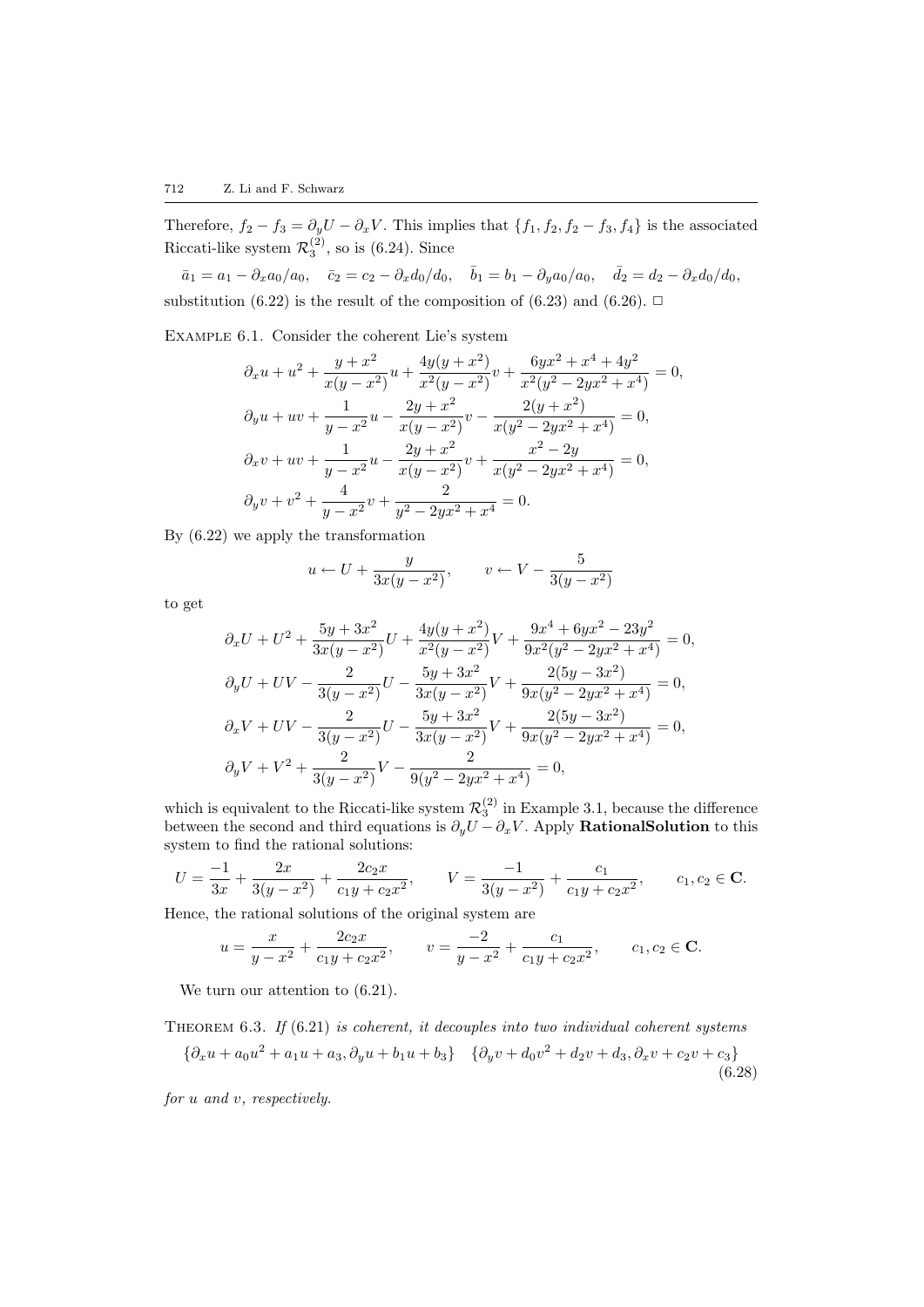PROOF. The differential remainders of  $\Delta(G_1, G_2)$  and  $\Delta(G_3, G_4)$  are, respectively

$$
R_{12} = -2b_2 a_0 uv + \text{terms involving } u^2, u, v \text{ and } 1
$$

and

$$
R_{34} = 2c_1 d_0 uv + \text{terms involving } v^2, u, v \text{ and } 1.
$$

Since([6.21](#page-19-4)) is coherent,  $b_2 = c_1 = 0$ . The theorem follows.  $\Box$ 

The following system also appears frequently in symmetry analysis.

THEOREM 6.4. Let  $a_1, \ldots, b_3 \in \mathbf{K}$  and  $a_1b_1 \neq 0$ . The first-order Riccati-like system

$$
\{F = \partial_x z + a_1 z^2 + a_2 z + a_3, \ G = \partial_y z + b_1 z^2 + b_2 z + b_3\} \tag{6.29}
$$

is coherent if and only if its general solution depends on a single constant. If  $(6.29)$  $(6.29)$  has a rational solution, one of the following alternatives applies.

(1) The general solution is rational and has the form

<span id="page-22-0"></span>
$$
\frac{1}{a_1} \frac{\partial_x r}{r+c} + p = \frac{1}{b_1} \frac{\partial_y r}{r+c} + p
$$

with  $p, r \in \mathbf{K}$  and  $c \in \mathbf{C} \cup \{\infty\}.$ 

<span id="page-22-4"></span>(2) There are at most two special rational solutions not involving unspecified constants.

PROOF. Since the differential remainder of  $\Delta(F, G)$  is an algebraic polynomial in  $\mathbf{K}[z]$ of degree no greater than 2, [\(6.29\)](#page-22-0) has at most two solutions if it is not coherent.

Assume that [\(6.29](#page-22-0)) is coherent. We show that it is the system  $\mathcal{R}_2$  in disguise (see Example [3.1\)](#page-6-0). The substitution

<span id="page-22-2"></span><span id="page-22-1"></span>
$$
z \leftarrow \frac{1}{a_1}u - \frac{1}{2a_1} \left( a_2 - \frac{\partial_x a_1}{a_1} \right) \tag{6.30}
$$

transforms [\(6.29](#page-22-0)) into the coherent system

$$
\{f = \partial_x u + u^2 + A_3, \ g = \partial_y u + B_1 u^2 + B_2 u + B_3\},\tag{6.31}
$$

where  $A_3, B_1, B_2, B_3 \in \mathbf{K}$ . Since the differential remainder of  $\Delta(f, g)$  is zero,

$$
B_2 = -\partial_x B_1, \qquad \partial_x B_2 = 2A_3 B_1 - 2B_3,
$$

which implies

$$
g - B_1 f = \partial_y u - B_1 \partial_x u - (\partial_x B_1) u + \frac{1}{2} \partial_x^2 B_1 = \partial_y u - \partial_x \left( B_1 u - \frac{1}{2} \partial_x B_1 \right).
$$

Hence, [\(6.31\)](#page-22-1) is equivalent to the system

$$
\left\{\partial_x u + u^2 + A_3, \ \partial_y u - \partial_x \left(B_1 u - \frac{1}{2} \partial_x B_1\right)\right\}.
$$

Set  $v = (B_1u - \frac{1}{2}\partial_x B_1)$ . The above system becomes

<span id="page-22-3"></span>
$$
\left\{\partial_x u + u^2 + A_3, v - B_1 u + \frac{1}{2}\partial_x B_1, \ \partial_y u - \partial_x v\right\}
$$
 (6.32)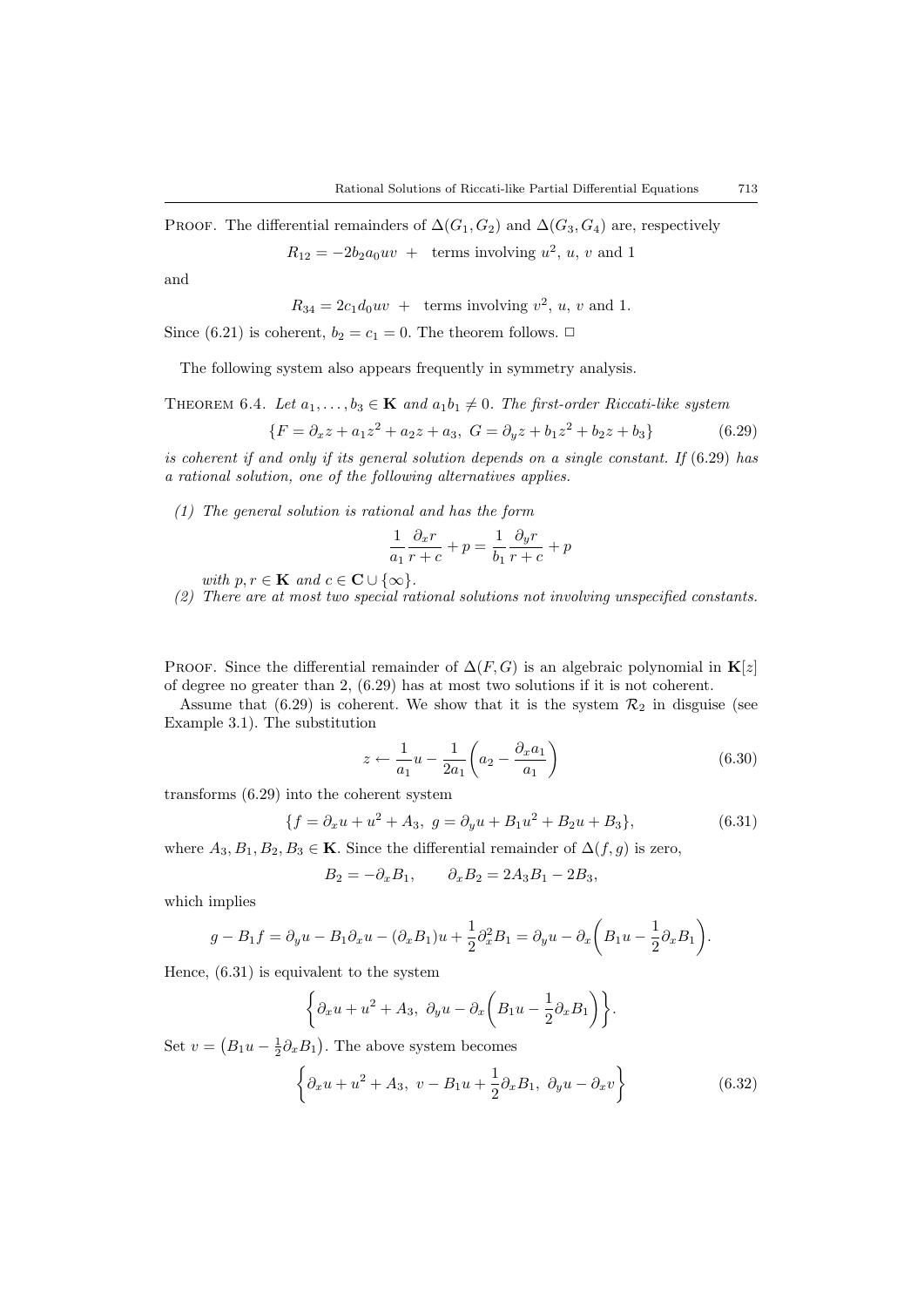whichis of type  $\mathcal{R}_2$  in Example ([3.1](#page-6-0)). It follows from ([6.30](#page-22-2)) and the definition of v that $(u, v)$  is a solution of  $(6.32)$  $(6.32)$  $(6.32)$  if and only if z given in  $(6.30)$  $(6.30)$  $(6.30)$  is a solution of  $(6.29)$ . Since [\(6.32\)](#page-22-3) is associated with a coherent linear system with linear dimension two, the general solution of [\(6.32\)](#page-22-3) can be written as

$$
(u, v) = \left(\frac{c_1 \partial_x s_1 + c_2 \partial_x s_2}{c_1 s_1 + c_2 s_2}, \frac{c_1 \partial_y s_1 + c_2 \partial_y s_2}{c_1 s_1 + c_2 s_2}\right),
$$

where  $s_1$  and  $s_2$  are in some differential extension **F** of **K**, linearly independent over the constantfield of  $\mathbf{F}$ , and  $c_1$  and  $c_2$  are in the same constant field. Therefore, ([6.30](#page-22-2)) implies that the general solution of([6.29\)](#page-22-0) can be written as

$$
z = \frac{1}{a_1} \frac{c_1 \partial_x s_1 + c_2 \partial_x s_2}{c_1 s_1 + c_2 s_2} - \frac{1}{2a_1} \left( a_2 - \frac{\partial_x a_1}{a_1} \right).
$$

Setting  $c = c_1/c_2$ , we prove that the general solution of [\(6.29](#page-22-0)) depends on one constant.

We now consider the rational solutions of  $(6.29)$ . By  $(6.30)$  and the second equation in([6.31](#page-22-1)), z is a rational solution of [\(6.29\)](#page-22-0) if and only if  $(u, v)$  is a rational solution of([6.32\)](#page-22-3). By Theorem [3.2](#page-7-1) ([6.32](#page-22-3)) has either infinitely many rational solutions or at most two inequivalent rational solutions. The former case corresponds to the first alternative, and the latter to the second. Assume that([6.32](#page-22-3)) has infinitely many rational solutions. Then, by Theorem [3.2](#page-7-1),

$$
(u, v) = \left(\frac{c_1 \partial_x h_1 + c_2 \partial_x h_2}{c_1 h_1 + c_2 h_2} + a, \frac{c_1 \partial_y h_1 + c_2 \partial_y h_2}{c_1 h_1 + c_2 h_2} + b\right)
$$

where  $h_1, h_2, a, b \in \mathbf{K}$  and  $c_1, c_2 \in \mathbf{C}$ . Setting  $r = h_2/h_1$ ,  $c = c_1/c_2$ ,  $f = \partial_x h_1/h_1 + a$  and  $g = \partial_u h_1/h_1 + b$ , we get

$$
(u, v) = \left(\frac{\partial_x r}{c+r} + f, \ \frac{\partial_y r}{c+r} + g\right).
$$

Transformation [\(6.30\)](#page-22-2) implies that

$$
z = \frac{1}{a_1} \frac{\partial_x r}{c + r} + p
$$

for some  $p \in \mathbf{K}$ . Substituting  $\partial_y r/(c+r) + g$  for v in the second equation of [\(6.32\)](#page-22-3) yields

$$
z = \frac{1}{a_1 B_1} \frac{\partial_y r}{c + r} + q
$$

for some  $q \in \mathbf{K}$ . Hence,  $p = q$  because we may set  $c = \infty$ , i.e.  $c_2 = 0$ . The theorem is then proved by noting that  $a_1B_1 = b_1$ .  $\Box$ 

According to the proof of Theorem [6.4,](#page-22-4) the rational solutions of([6.29](#page-22-0)) can be computed by the algorithm RationalSolution. We may also proceed as follows. Compute the rational solutions of  $F$ . If there are only a finite number of solutions, we need only check if they satisfy  $G$ . Otherwise, the rational solutions of  $F$  are given by

$$
\frac{\partial_x r}{C+r} + f
$$

where  $r, f \in \mathbf{K}$  and  $C \in \mathbf{C}(y)$ . Substituting this expression for z in G yields

$$
H = \partial_y C + B_1 C^2 + B_2 C + B_3,
$$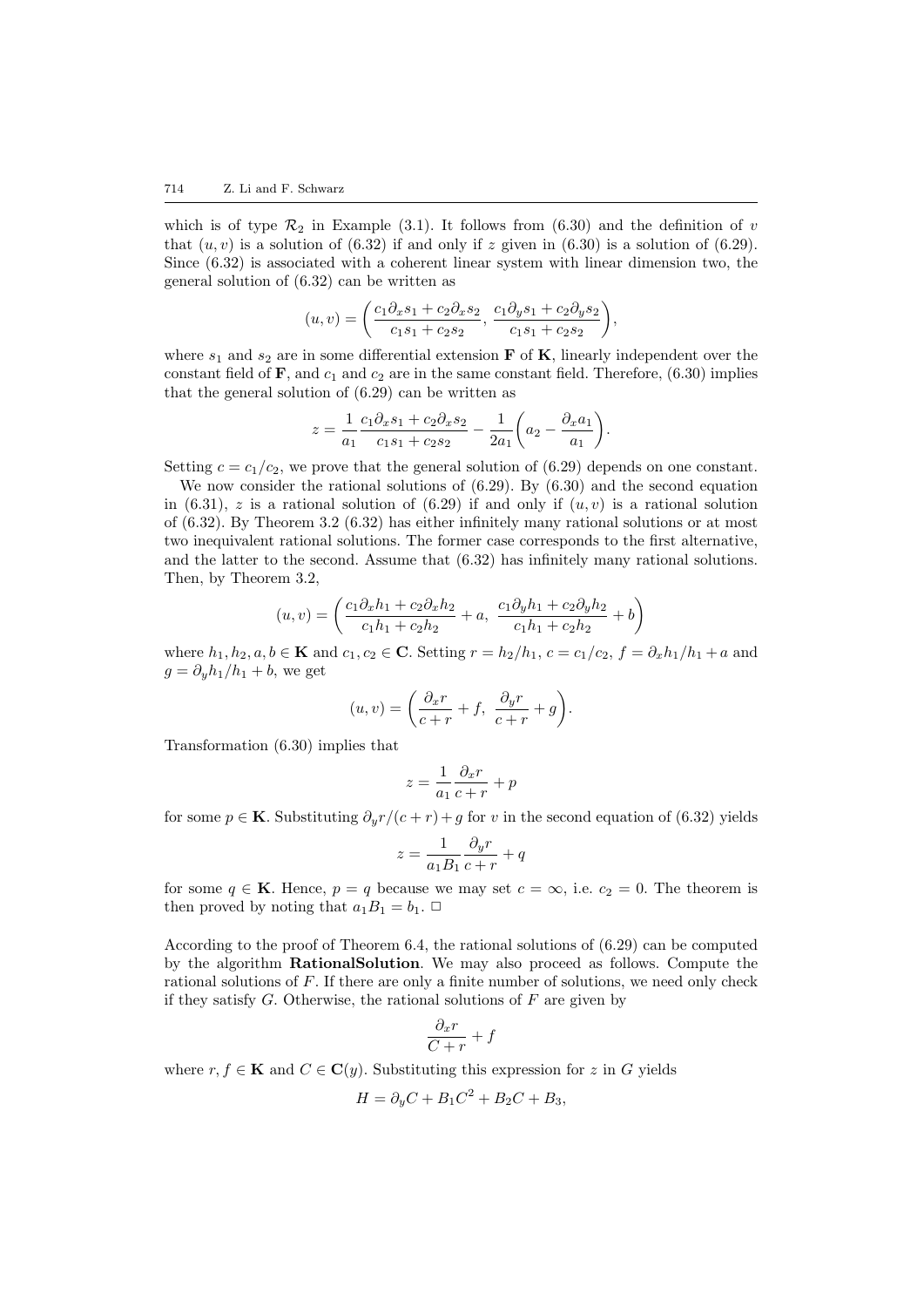for some  $B_1, B_2, B_3 \in \mathbf{K}$ . Collecting coefficients of H w.r.t. the powers of x yields a system in  $\mathbf{C}(y)$  consisting possibly of first-order Riccati ODEs, first-order linear ODEs and algebraic equations, whose rational solutions can be easily found.

Example 6.2. Compute the rational solutions of

$$
\{\partial_x z + z^2, \ \partial_y z + (1 - x^2 - 2xy - y^2)z^2 + (2x + 2y)z - 1 = 0\}.
$$

The rational solutions of the first equation are  $1/(C(y) + x)$ , where  $C(y)$  is an x-constant. Substituting the expression into the second equation yields

$$
\partial_y C(y) + C(y)^2 - 2yC(y) + y^2 - 1 = 0,
$$

so that  $C(y) = y + 1/(y+c)$ , where c is a constant. This system has the rational solutions

$$
z = \frac{1}{x+y+\frac{1}{y+c}} = \frac{\partial_x \left( \frac{xy+y^2+1}{x+y} \right)}{c + \frac{xy+y^2+1}{x+y}} + \frac{1}{x+y}.
$$

At last, the following problem is considered. Let  $D$  be the differential polynomial ring  ${\bf K}\{z_1,\ldots,z_n\}$ . Given a linear system  $\mathcal{L} \subset {\bf D}$  with finite linear dimension, find all hyperexponentialsolutions of  $\mathcal{L}$ . By general elimination procedures ([Janet,](#page-25-6) [1920](#page-25-6); [Wu,](#page-25-8) [1989;](#page-25-8) [Kandri-Rody and Weispfenning](#page-25-10), [1990;](#page-25-10) [Boulier](#page-25-13) et al., [1995](#page-25-13); [Schwarz,](#page-25-7) [1998a;](#page-25-7) [Li and Wang,](#page-25-9) [1999\)](#page-25-9) we compute a linear characteristic set  $\mathcal{L}_i$  for  $[\mathcal{L}] \cap \mathbf{K}{z_i}$ , for  $i = 1, \ldots, n$ . Since each  $[\mathcal{L}_i]$  is also of finite linear dimension, the algorithm **RationalSolution** computes a representation  $S_i$  of the rational solutions of the Riccati-like system associated with  $\mathcal{L}_i$ . Assume that

$$
\mathbf{S}_i = \{ S_{H_{ij}}^{(f_{ij}, g_{ij})} \mid j = 1, \dots, m_i \}.
$$

The hyperexponential solutions of  $\mathcal{L}_i$  are then expressed as  $E_i = \bigcup_{j=1}^{m_i} V_{ij}$ , where

$$
V_{ij} = \left\{ \left( \sum_{h \in H_{ij}} c_h h \right) \exp \left( \int f_{ij} \, dx + g_{ij} \, dy \right) \mid c_h \in \mathbf{C} \right\}.
$$

The problem is thus reduced to computing hyperexponential solutions of  $\mathcal L$  contained in  $V_{1j_1} \times \cdots \times V_{nj_n}$  for  $1 \leq j_1 \leq m_1, \ldots, 1 \leq j_n \leq m_n$ . Substituting

$$
\left(\sum_{h \in H_{ij_i}} c_h h\right) \exp\left(\int f_{ij_i} \,dx + g_{ij_i} \,dy\right)
$$

for  $z_i$  in  $\mathcal L$  yields a linear algebraic system  $\mathcal A$  in the unspecified constants c's. Notice that the coefficients of  $A$  may be hyperexponential. Nevertheless, the constant solutions of  $A$ gives us the hyperexponential solutions of  $\mathcal L$  in  $V_{1j_1} \times \cdots \times V_{nj_n}$ .

EXAMPLE 6.3. Consider the system  $\mathcal L$ 

$$
\begin{aligned} \{x^2\partial_x z_2 - xy\partial_x z_1 + yz_1, & x^2\partial_x^2 z_1 - x\partial_x z_1 + z_1, \\ y\partial_y z_1 - x\partial_x z_1 + z_1, & xy\partial_y z_2 + xy\partial_x z_1 - xz_2 + yz_1 \}. \end{aligned}
$$

By elimination we get

$$
\mathcal{L}_1 = \{ y\partial_y z_1 - x\partial_x z_1 + z_1, \ x^2 \partial_x^2 z_1 - x\partial_x z_1 + z_1 \}
$$